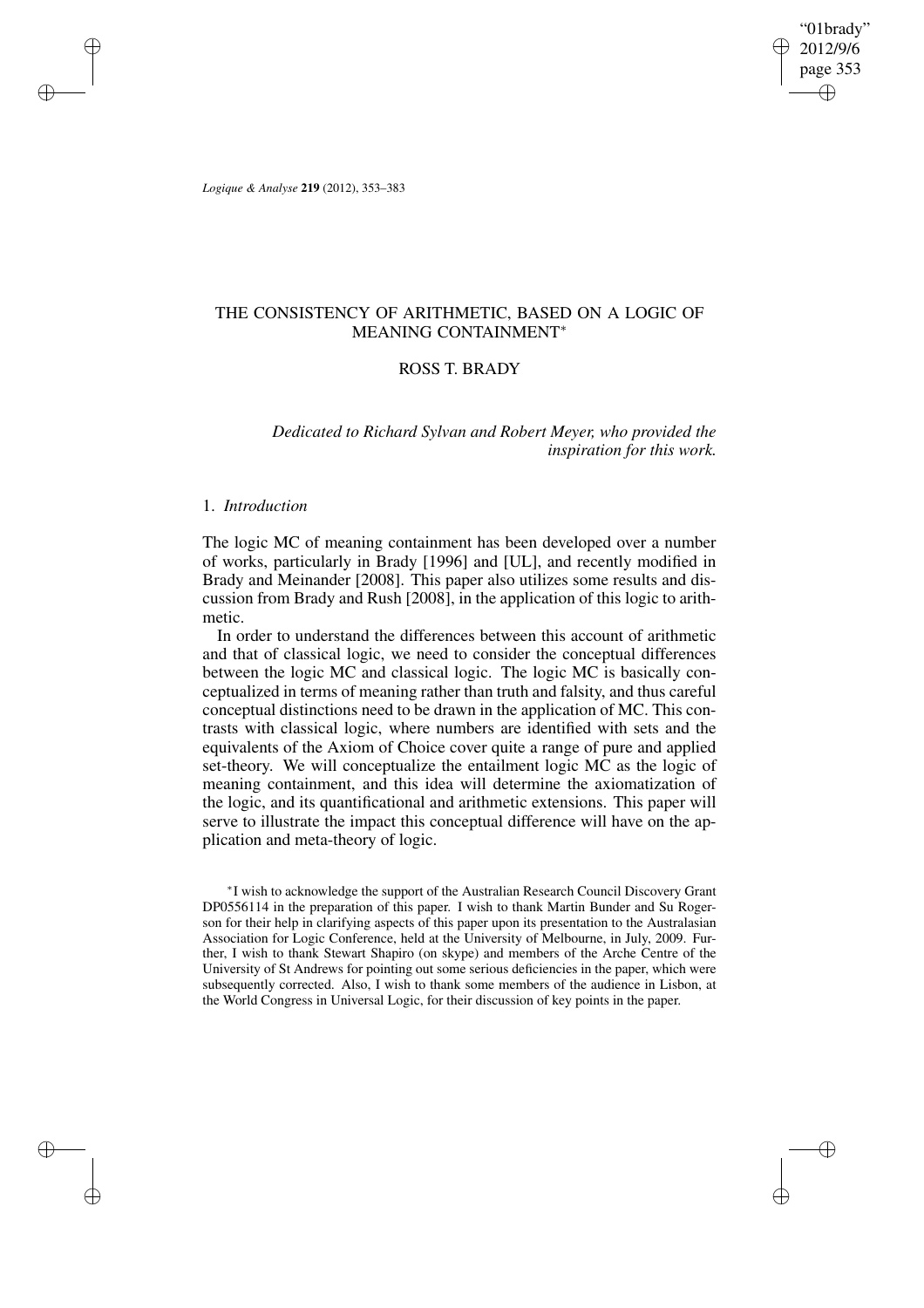2012/9/6 page 354 ✐ ✐

"01brady"

✐

✐

#### 354 ROSS T. BRADY

The logic MC itself is a weak relevant logic containing neither of the key classical principles: the Law of Excluded Middle (LEM) and the Disjunctive Syllogism (DS). It also restricts distribution principles in order to maintain intensionality appropriate to a meaning-based logic. The content semantics of MC can be seen to satisfy the intensional set-theoretic containment properties, thus representing meaning containment without these extensional features. This is the preferred semantics as it pins down the logic rather than provide a semantics for a wide range of logics, as is the case with truththeoretic semantics. (See Brady [1996] and [UL].)

We now consider the key technical results, achieved thus far, which illustrate the difference between this meaning-based logic and the truth-based classical logic. The principle one is the simple consistency of naive set theory and higher-order predicate theory, initiated in Brady [1971] and set out in full in [UL]. The simple consistency results in [UL] are wide-ranging in that they apply to a generalized comprehension axiom for classes and also for higher-order predicates that together suffice to solve the set-theoretic and semantic paradoxes in a non-ad hoc way. Another important result is the decidability of the predicate logic, obtained in Brady [2002–5] using a normalized natural deduction system.

As early as the mid-60's, Richard Sylvan (then Routley) had said "Gödel's proof would not go through with a decent logic". The rationale for this followed from discussion with Len Goddard about having to change the logic to solve the paradoxes, the idea being that Gödel's proof contains logical steps which also occur in paradox derivation. Indeed, Gödel's argument to his First Theorem runs close to the Liar Paradox, differing only in replacing truth by provability. Thus, Gödel's Theorems would be collateral damage in a logical solution to the paradoxes. This provides motivation for us to show that Gödel's Theorems do not apply when arithmetic is based on the logic of meaning containment.

In Section 4, we prove the simple consistency of arithmetic by finitary methods, where the arithmetic is based on the sentential logic MC. The method of proof of this result will use metavaluations, introduced by Meyer in [1976a] and extended by Slaney in [1984] and [1987]. This method will also enable us to show that if  $A \vee B$  is provable then, for all its constant instances  $A' \vee B'$ , either  $A'$  or  $B'$  is provable. These results are in stark contrast to Gödel's second and first theorems, respectively. These are further key technical results for MC, demarcating it from classical logic, and hopefully heralding a string of property differences between MC and classical logic. In Section 5, we extend the results proved for the logic MC to most M1- and M2-metacomplete logics and, in Section 6, we will examine Mendelson [1964] to determine how this arithmetic will differ from classical Peano arithmetic. Indeed, we will show that all of Mendelson's theorems

✐

✐

✐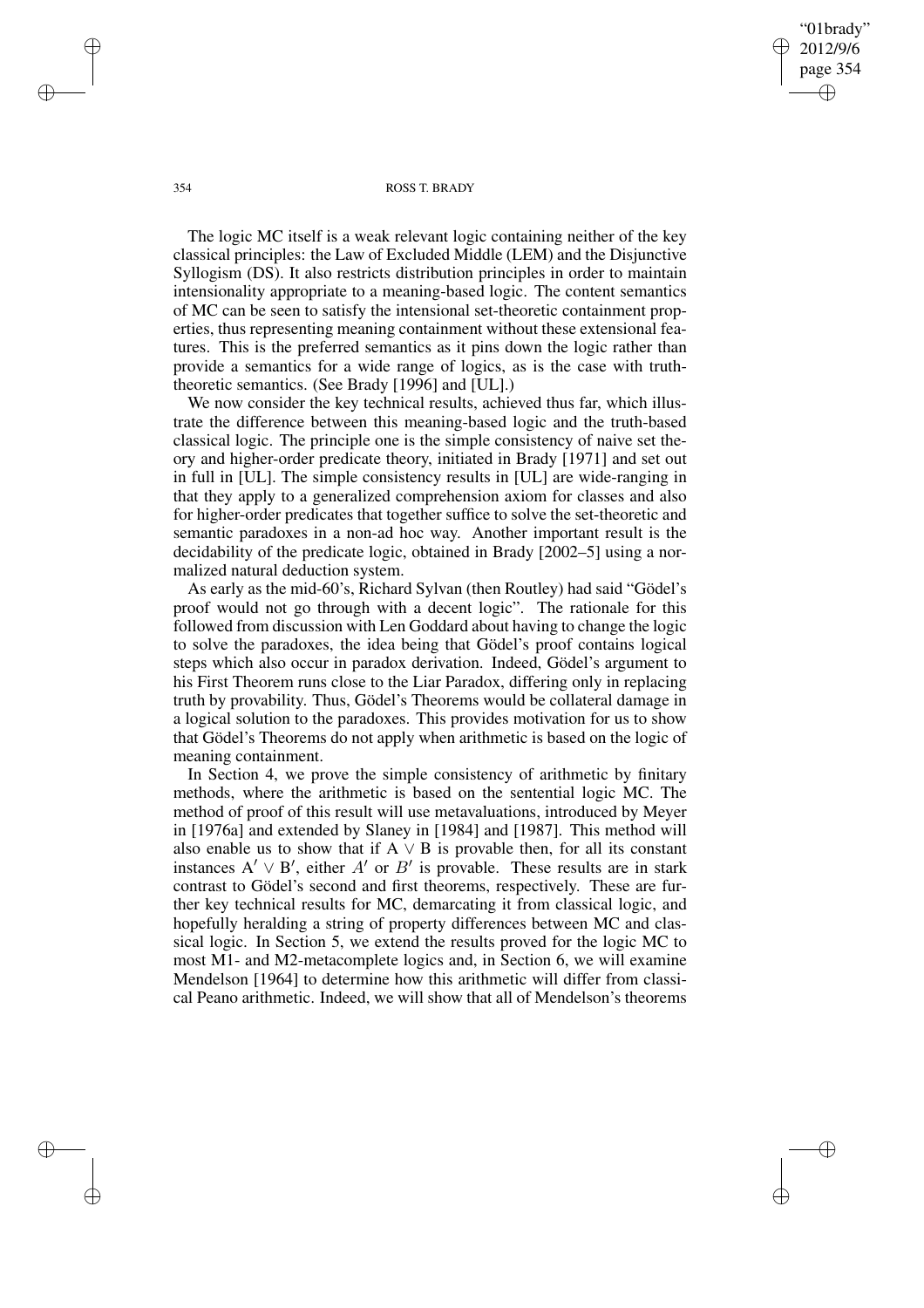#### THE CONSISTENCY OF ARITHMETIC 355

from sections 3.1 to 3.11 continue to hold, with almost all being in the same form and with some being in modified forms.

### 2. *The Logics MC, MCQ and MCQ-*

✐

✐

✐

✐

We first set out the logic MC and its quantificational extension MCQ in its current modified form. Originally, the logic called  $DJ<sup>d</sup>$  was presented in Brady [1996] with an axiomatization and content semantics, and subsequently also in the book [UL]. More recently in Brady and Rush [2008], consideration was given to dropping the two rules of quantified distribution,  $\forall x(A \lor B) \Rightarrow A \lor \forall xB$  and  $A \& \exists xB \Rightarrow \exists x(A \& B)$ , the first of which prevents the Law of Excluded Middle (A  $\vee \sim$ A) from applying to all quantified '→'-free formulae in the context of arithmetic. [Of course, this also includes their formula forms,  $\forall x(A \lor B) \rightarrow A \lor \forall xB$  and  $A \& \exists xB \rightarrow \exists x(A \& B)$ . Note too that x cannot occur free in A in each of these forms, as we take x to be only a bound variable.] It was argued in Brady and Rush [2008] that these two quantified distribution rules embrace a combination of the extensional and the intensional, this being their downfall. The extensional here refers to conjunction and disjunction, whilst the intensional refers to the two quantifiers, which can of course be applied to non-recursive domains, these not being establishable in any element-by-element fashion. Further, in Brady and Meinander [2008], the sentential distribution properties,  $A \& (B \vee C) \rightarrow (A \& B) \vee (A \& C)$  and  $(A \vee B) \& (A \vee C) \rightarrow A \vee (B \& C)$ , are removed because it is argued there that sentential distribution is not an intensional property. Nevertheless, the sentential rule forms are still included in the logic as they follow from a widened form of the meta-rule of MC, viz. if A, B  $\Rightarrow$  C then D  $\lor$  A, D  $\lor$  B  $\Rightarrow$  D  $\lor$  C.

However, some further considerations regarding these existential and universal distribution rules have come to be realized, requiring some adjustments to MCQ, these being also reported on in Brady and Meinander [2008]. The existential distribution rule, A &  $\exists x B \Rightarrow \exists x (A \& B)$ , is easily derivable from the widened 2-premise meta-rule, if A,  $Ba/x \Rightarrow Ca/x$  then A,  $\exists$ xB  $\Rightarrow$   $\exists$ xC. This meta-rule holds as a result of the meaning of the existential quantifier as 'at least one of, but without necessarily including which one'. Since the variable a is common to premise and conclusion, the particular element is carried to the conclusion, where existential generalization then applies. Further, this 2-premise meta-rule is deductively equivalent to the single-premise version of the meta-rule, if  $A^a/x \Rightarrow B^a/x$  then  $\exists xA \Rightarrow \exists xB$ , in combination with the existential distribution rule. So, we will replace the single premise meta-rule by the 2-premise one in the logic MCQ below.

Moreover, in Section 4, we will argue that the universal distribution rule,  $\forall x(A \lor B) \Rightarrow A \lor \forall xB$ , fails for a recursive interpretation of the universal

"01brady" 2012/9/6 page 355

✐

✐

✐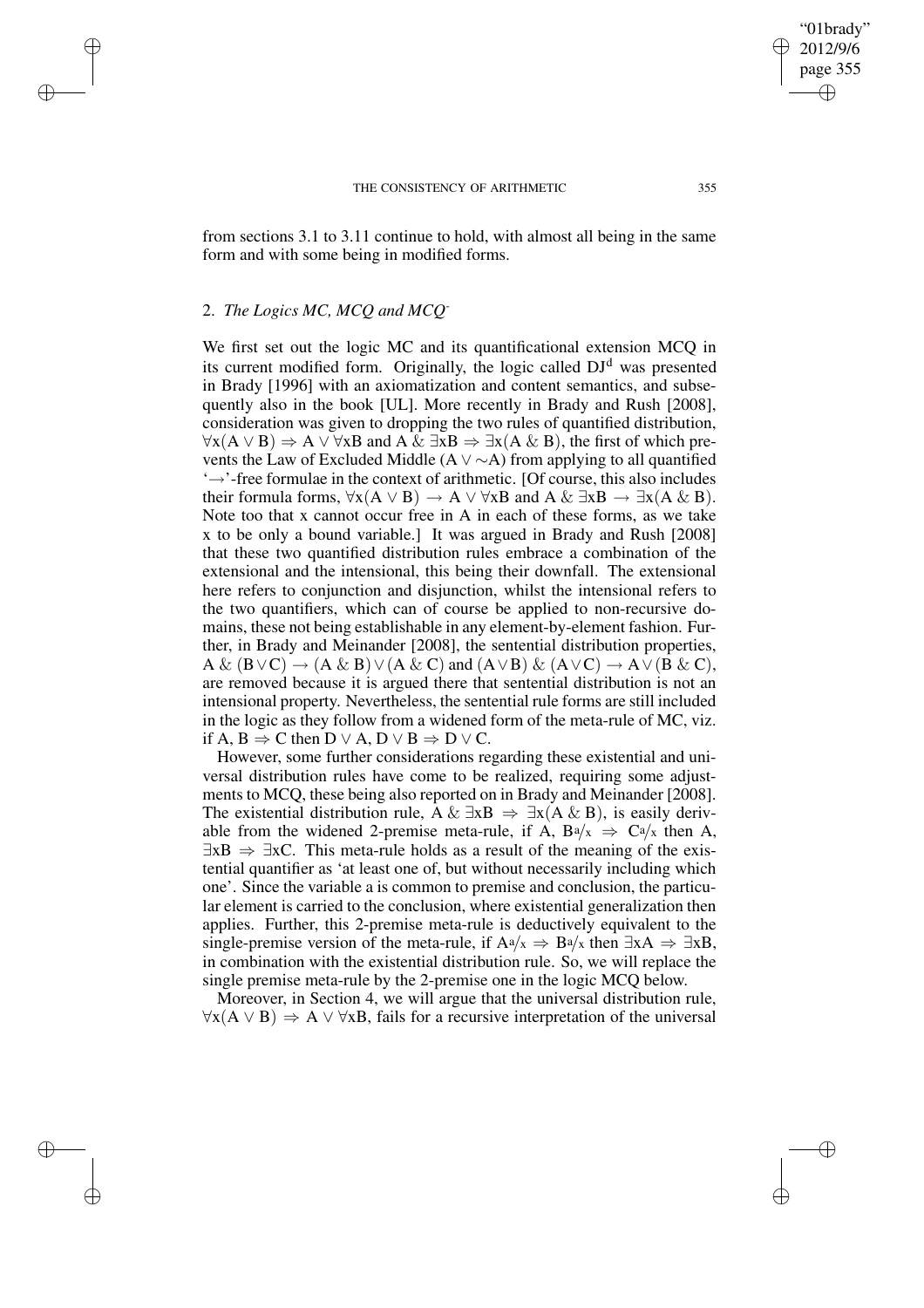✐

#### 356 ROSS T. BRADY

quantifier. (Note that we will also argue that the existential distribution rule still holds for a recursive interpretation of the existential quantifier.) Since this interpretation is one of the interpretations within the ambit of the universal quantifier, generally construed, the universal distribution rule must also fail generally as well. Any specific interpretation can only add logical axioms and rules to the basic system MCQ, not subtract them. This is because the logic MCQ is based on properties of connectives and quantifiers, just determined by their fundamental meanings, without embellishments such as recursion. Nevertheless, regrettably, we will need to contract the system MCQ to the system MCQ<sup>-</sup> in order for our consistency proof to work.

In the process, we do need to make a slight contraction to the meta-rules MR1 (if A  $\Rightarrow$  B then C  $\vee$  A  $\Rightarrow$  C  $\vee$  B) and QMR1 (if A<sup>a</sup>/x  $\Rightarrow$  B<sup>a</sup>/x then  $\exists xA \Rightarrow \exists xB$ ) in the system MCQ in order to fit in with the rejection of universal distribution, as footnoted in Brady and Meinander [2008]. We restrict the application of QR1 (Da/x  $\Rightarrow$   $\forall$ xD, where a does not occur in D), in the proof of the rule A, B  $\Rightarrow$  C of MR1 (If A, B  $\Rightarrow$  C then D  $\vee$  A,  $D \vee B \Rightarrow D \vee C$ ) and in the proof of the rule A,  $B^a/x \Rightarrow C^a/x$  of QMR1 (If A, Ba/x  $\Rightarrow$  Ca/x then A,  $\exists x \vec{B} \Rightarrow \exists x \vec{C}$ , as follows: QR1 can only be used to prove ∀xD as a theorem. This restriction makes sense as the meta-rules work through disjunctive or existential instantiations, which cannot then be universally generalized upon.

It is important to note here that these determinations are for the pure logics MC and MCQ and that in applied situations such as arithmetic to follow, strengthenings of these logics may well be appropriate. Indeed, it will be seen that the LEM should apply to the identity statements of arithmetic, and hence to formulae built up using  $\sim$ , & and  $\vee$ , and that the DS should also apply to such formulae, but we will nevertheless extend the DS to full use on the grounds that arithmetic is simply consistent.

So, we first set up the axiomatizations of MC and MCQ making these above adjustments regarding sentential and quantified distribution and the meta-rules.

### *MC*.

✐

✐

*Primitives*: ∼, &, ∨, →. *Axioms*: 1.  $A \rightarrow A$ . 2. A & B  $\rightarrow$  A. 3. A & B  $\rightarrow$  B. 4.  $(A \rightarrow B) \& (A \rightarrow C) \rightarrow .A \rightarrow B \& C.$ 5.  $A \rightarrow A \vee B$ . 6.  $B \rightarrow A \vee B$ . 7.  $(A \rightarrow C) \& (B \rightarrow C) \rightarrow .A \vee B \rightarrow C$ . 8.  $\sim \sim A \rightarrow A$ .

✐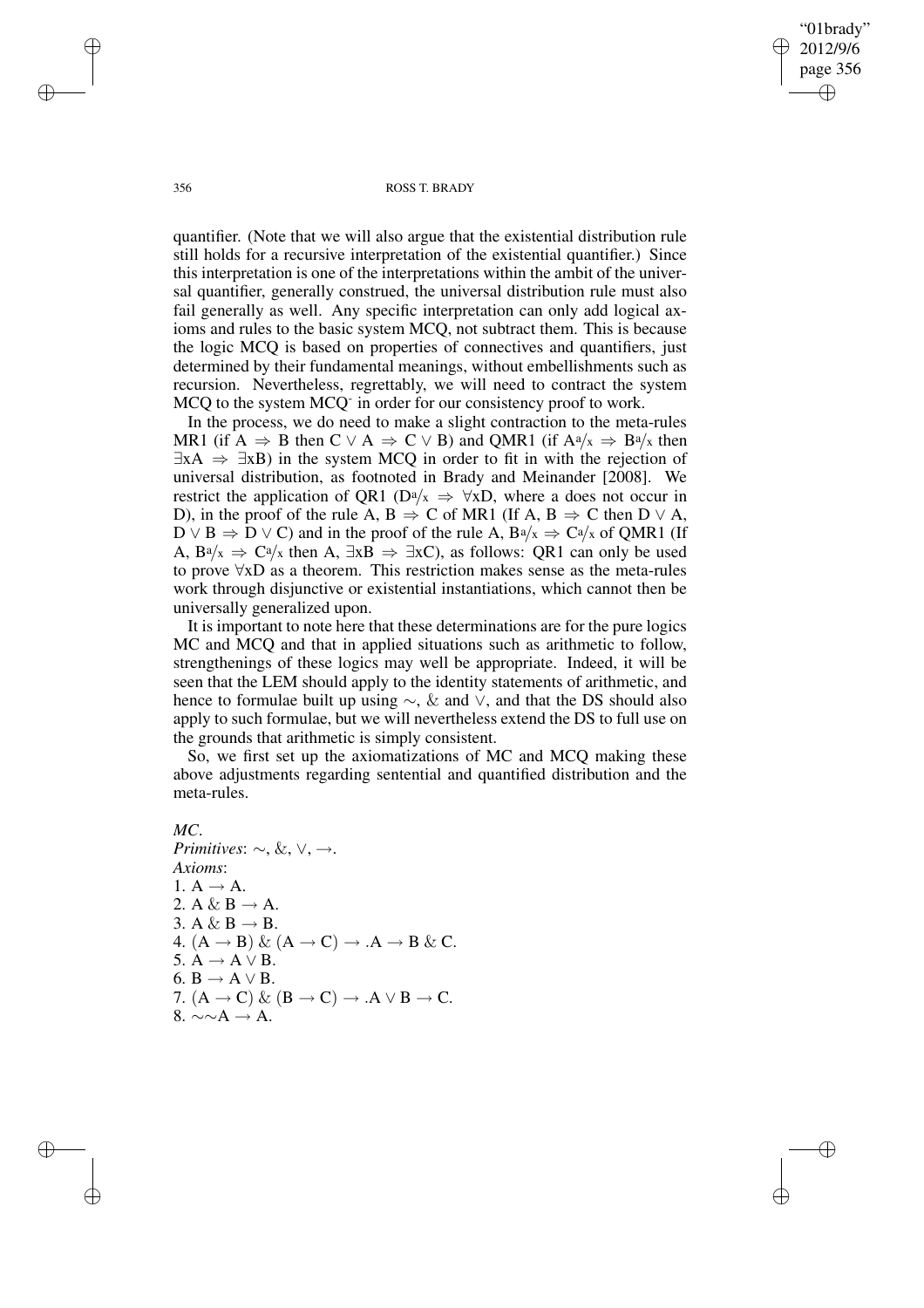"01brady" 2012/9/6 page 357 ✐ ✐

✐

✐

9. A  $\rightarrow \sim B \rightarrow B \rightarrow \sim A$ . 10.  $(A \rightarrow B) \& (B \rightarrow C) \rightarrow .A \rightarrow C$ . *Rules*: 1. A,  $A \rightarrow B \Rightarrow B$ . 2. A,  $B \Rightarrow A \& B$ . 3.  $A \rightarrow B$ ,  $C \rightarrow D \Rightarrow B \rightarrow C \rightarrow A \rightarrow D$ . *Meta-rule*: 1. If A, B  $\Rightarrow$  C then D  $\lor$  A, D  $\lor$  B  $\Rightarrow$  D  $\lor$  C. As indicated above, we expand the standard one-premise meta-rule, if  $A \Rightarrow$ 

B then  $C \vee A \Rightarrow C \vee B$ , to the above two-premise one, thus allowing a derivation of the distribution rules, A & (B  $\vee$  C)  $\Rightarrow$  (A & B)  $\vee$  (A & C) and  $(A \vee B)$  &  $(A \vee C) \Rightarrow A \vee (B \& C)$ . This extends the use of the disjunctive meta-rule MR1 to include the above three two-premise rules R1–3 directly and generally expand its usefulness.<sup>1</sup>

### *MCQ*.

✐

✐

✐

✐

*Quantificational Primitives*.

∀, ∃ (quantifiers)

a, b, c, . . .(free individual variables)

 $x, y, z, \ldots$  (bound individual variables)

f, g, h,  $\dots$  (predicate variables)

[m, n, ... (individual constant schemes)]

 $[r, s, t, \ldots]$  (schemes for terms, which are variable or constant)

*Quantificational Axioms*.

1.  $\forall x A \rightarrow A t / x$ , for any term t.

2.  $\forall x(A \rightarrow B) \rightarrow .A \rightarrow \forall xB$ .

3. At/ $x \rightarrow \exists x A$ , for any term t.

4.  $\forall x(A \rightarrow B) \rightarrow .\exists xA \rightarrow B$ .

Note that, in distinguishing free and bound individual variables, x can only occur bound in the A of QA2 and in the B of QA4. Terms can be any free variable or individual constant.

*Quantificational Rule*.

1.  $A^a/x \Rightarrow \forall xA$ , where a does not occur in A.

<sup>1</sup> The second sentential distribution rule is easily proved by applying MR1 to R2, after first applying A2 and A3. The first one requires a little more work. We first have: A & (B  $\vee$  $(C) \Rightarrow (A \& B) \vee A$ , and then  $A \& (B \vee C) \Rightarrow (C \vee A) \& (C \vee B) \Rightarrow C \vee (A \& B) \Rightarrow$  $(A \& B) \vee C$ . Hence, A &  $(B \vee C) \Rightarrow (A \& B) \vee (A \& C)$ .

Also, MR1 can be completely generalized to: if  $A_1, \ldots, A_n \Rightarrow B$  then  $C \vee A_1, \ldots, C \vee A_n$ , by repeated application of MR1 to R2.

Let  $\overline{A_1}, \ldots, \overline{A_n} \Rightarrow B$ . Then  $A_1 \& \ldots \& A_{n-1}, A_n \Rightarrow B$ . Let  $C \vee A_1, \ldots, C \vee A_n$ . Then, by repeated MR1, C∨(A<sub>1</sub> & A<sub>2</sub>), . . . , C∨A<sub>n</sub>, and hence C∨(A<sub>1</sub> & . . . & A<sub>n−1</sub>), C∨A<sub>n</sub> and  $C \vee B$ .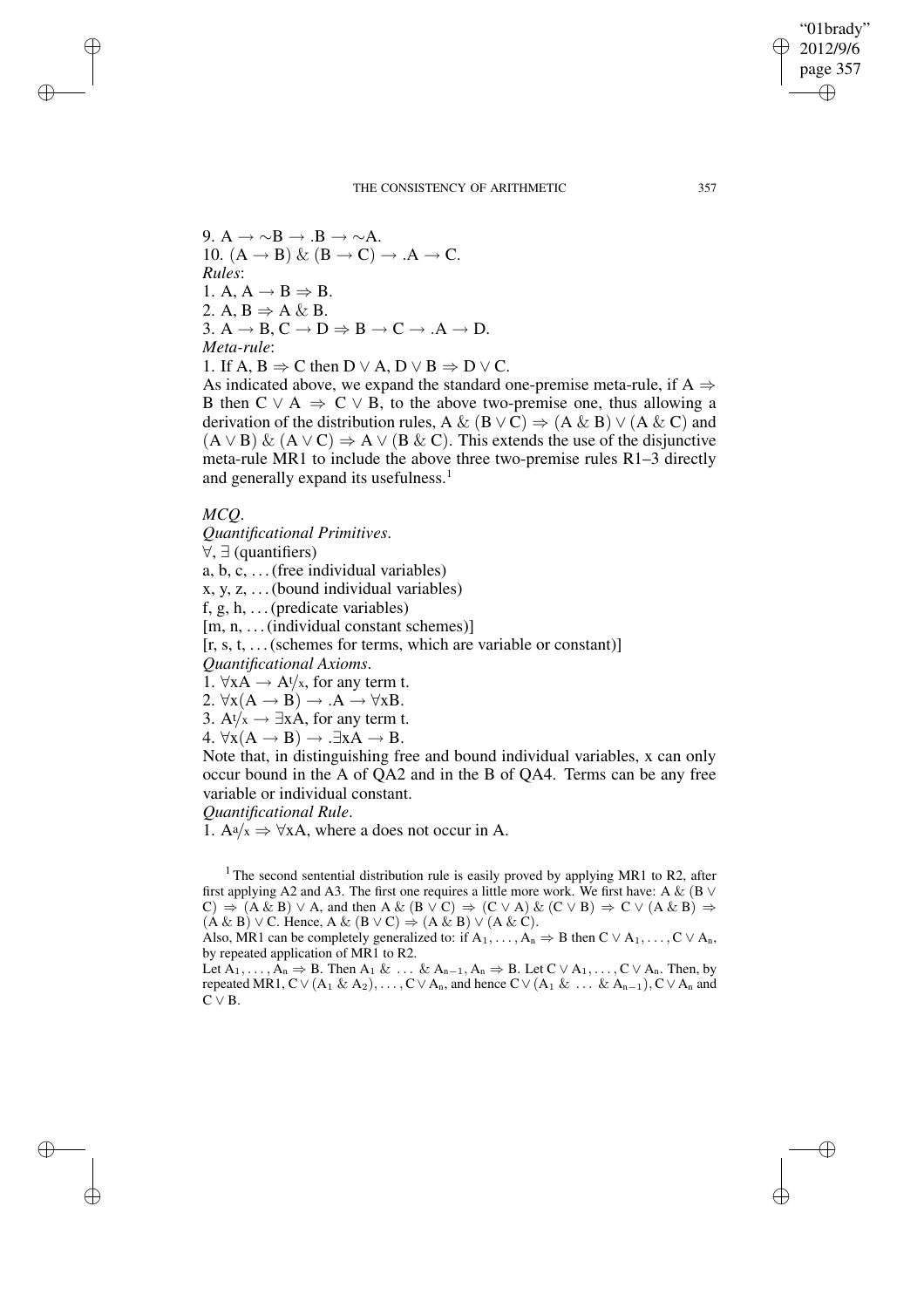"01brady" 2012/9/6 page 358 ✐ ✐

✐

✐

358 ROSS T. BRADY

# *Quantificational Meta-rule*.

1. If A,  $B<sup>m/x</sup> \Rightarrow C<sup>m/x</sup>$  then A,  $\exists xB \Rightarrow \exists xC$ .

QMR1 is subject to the proviso that, in the derivation A,  $B<sup>m/x</sup> \Rightarrow C<sup>m/x</sup>$ , QR1 cannot generalize on any variable free in either of the premises A and  $B<sup>m/x</sup>$ . Similarly, MR1 is subject to the same proviso concerning the derivation A, B  $\Rightarrow$  C. For MR1, this proviso prevents D  $\vee$  A $a/x \Rightarrow$  D  $\vee \forall xA$  and hence  $\forall x(D\vee A) \Rightarrow D\vee \forall xA$  from being derived. For QMR1, the proviso prevents the derivation of  $\exists xB^a/y \Rightarrow \exists x\forall yB$  and hence  $\forall y\exists xB \Rightarrow \exists x\forall yB$ . Of course, for both meta-rules, QR1 can still be used to prove a theorem in A,  $B \Rightarrow C$ and in A,  $B<sup>m/x</sup> \Rightarrow C<sup>m/x</sup>$ , respectively, regardless of whether the generalized variable occurs free in the premises or not.

Though MCQ is ideal, the following method of metavaluations does simplify the modelling used to establish metacompleteness and hence the simple consistency. In so doing, the method cannot sufficiently distinguish  $\forall x(A \rightarrow B) \Rightarrow A \rightarrow \forall xB$  from  $\forall x(A \lor B) \Rightarrow A \lor \forall xB$ , and unfortunately, at this stage, we need to exclude QA2, and its rule-form, and the rule-form of its associated QA4, as well as the already-excluded quantified distribution rule,  $\forall x (A \lor B) \Rightarrow A \lor \forall xB$ .

Since both OA2 and OA4 are used to prove  $\exists xA \leftrightarrow \forall x \sim A$ , along with QA1 and QA3, we put ∃xA as a definition:

 $\exists$ xA =<sub>df</sub> ∼ $\forall$ x∼A.

We then drop QA3, which is now provable, but we replace QA2 by the much weaker:

 $QA2'.A \rightarrow \forall xA.$ 

As above, x can only occur bound in A.

Thus, iterated ' $\rightarrow$ ' 's are removed from the quantificational axioms.

This now forms the logic MCQ<sup>-</sup>. This is the logic we will carry forward into the proof of metacompleteness.

### 3. *The Re-Shaping of Relevant Arithmetic*

The initial work on relevant arithmetic was done by Meyer in [1975] and [1975a], abstracted in [1976], where he set out its axiomatization based on the strong relevant logic R and proved that this arithmetic was non-trivial, i.e. not all formulae are provable in it.

We axiomatize his system, which he called R#, as is set out on p. 20 of [1975] and pp. 14–16 of [1975a]:

*R#*.

✐

✐

The definitions A  $\vee$  B =<sub>df</sub> ∼(∼A & ∼B) and ∃xA =<sub>df</sub> ∼ $\forall$ x∼A were added. x,y,z, . . .(variables ranging over natural numbers).

0 (the number zero).

The functions ' (successor),  $+$  (addition) and  $\times$  (multiplication) were added.

✐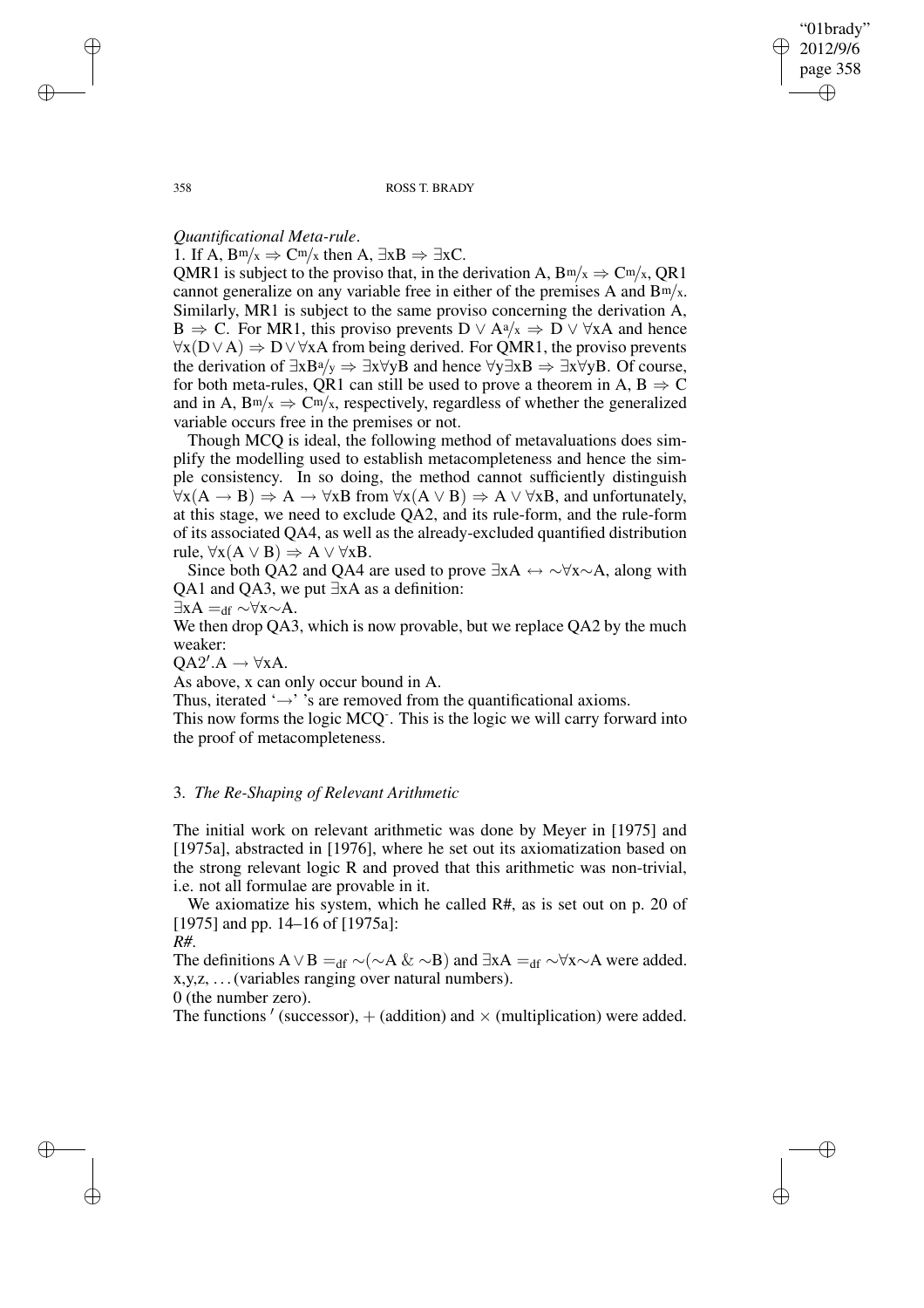"01brady" 2012/9/6 page 359 ✐ ✐

✐

✐

#### THE CONSISTENCY OF ARITHMETIC 359

✐

✐

✐

✐

0 and successor generate the natural numbers in the usual way. a, b, c, . . .(schemes for natural number constants). r, s, t, . . .(schemes for natural number terms) *Axioms*. 1.  $A \rightarrow B \rightarrow .B \rightarrow C \rightarrow .A \rightarrow C$ . 2.  $A \rightarrow .A \rightarrow B \rightarrow B$ . 3. A & B  $\rightarrow$  A. 4. A & B  $\rightarrow$  B. 5.  $(A \rightarrow B) \& (A \rightarrow C) \rightarrow .A \rightarrow B \& C$ . 6. A &  $(B \vee C) \rightarrow (A \& B) \vee (A \& C)$ . 7.  $\sim \sim A \rightarrow A$ . 8.  $A \rightarrow \sim B \rightarrow B \rightarrow \sim A$ . 9. A  $\rightarrow \sim A \rightarrow \sim A$ . *Rules*. 1. A,  $A \rightarrow B \Rightarrow B$ . 2. A,  $B \Rightarrow A \& B$ . *Quantificational Axiom*. 10.  $\forall x A \rightarrow A \forall x$ , where t is free for x in A. *Quantificational Rule*. 3. A  $\rightarrow$  B  $\vee$  C  $\Rightarrow$  A  $\rightarrow$   $\forall$ xB  $\vee$  C, where x is neither free in A nor in C. *Number-theoretic Axioms*. 11.  $x' = y' \rightarrow x = y$ . 12.  $x' \neq 0$ . 13.  $x = y \rightarrow x' = y'$ . 14.  $x = y \rightarrow .x = z \rightarrow y = z$ . 15.  $x + 0 = x$ . 16.  $x + y' = (x + y)'$ . 17.  $x \times 0 = 0$ . 18.  $x \times y' = (x \times y) + x$ . *Number-theoretic Rule*.  $A(0), A(x) \rightarrow A(x') \Rightarrow A(x)$ . [Mathematical Induction]

Meyer in [1975a] set up a natural deduction system and used it to show that all the classically provable formulae of form  $s = t$ , for numerical terms s and t, are provable in R#. Over a period of time, he unsuccessfully tried to show that the rule  $\gamma$ : A,  $\sim$ A  $\vee$  B  $\Rightarrow$  B (which is deductively equivalent to the DS), was an admissible rule of R#. Alas, he and Friedman subsequently showed in their [1988] that this was not the case, i.e. that  $\gamma$  is inadmissible.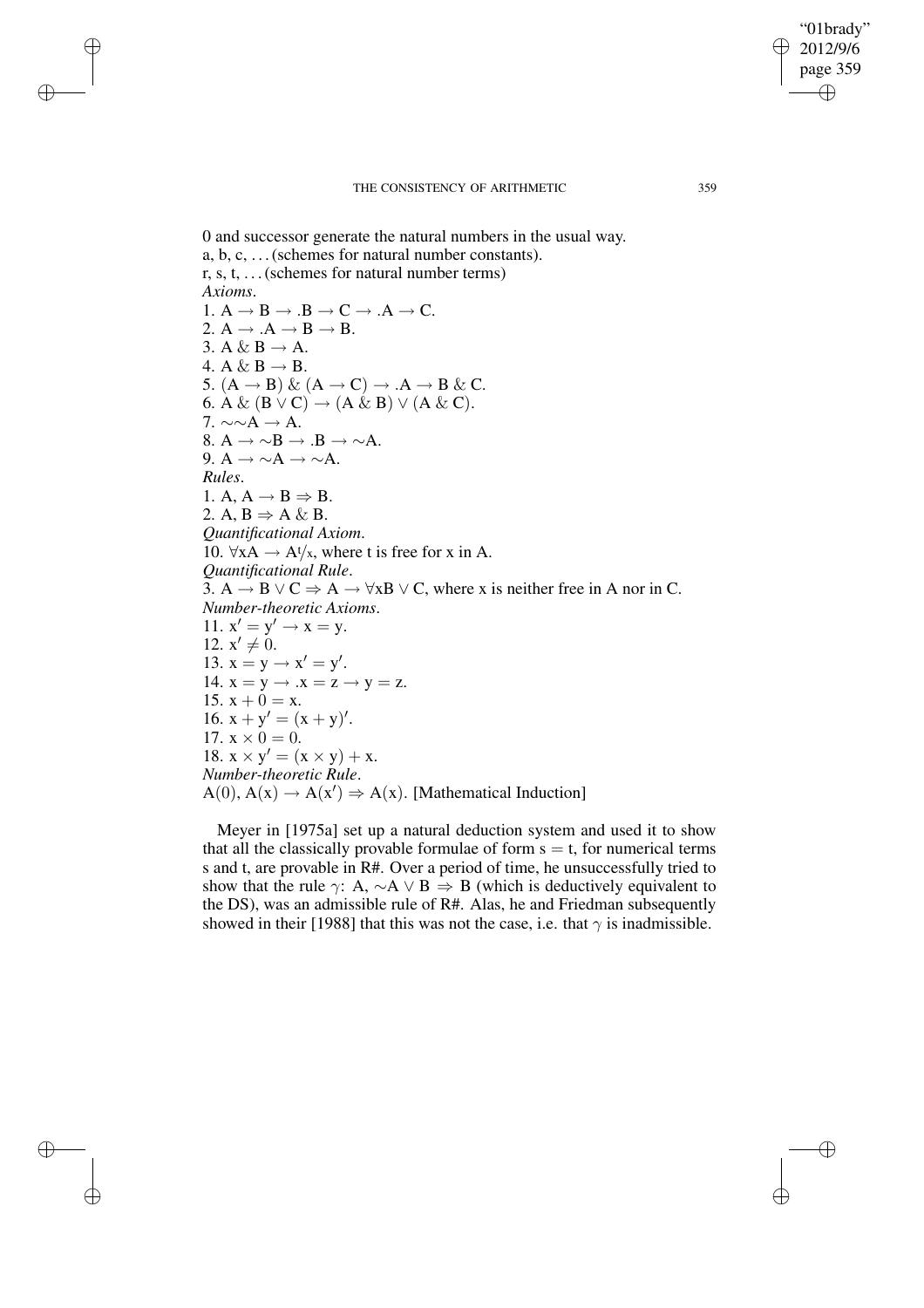"01brady" 2012/9/6 page 360 ✐ ✐

✐

✐

#### 360 ROSS T. BRADY

An important result for R# is its non-triviality, proved by Meyer for the stronger system RM3#.<sup>2</sup> Indeed, what he proved was that  $0 = 1$  is not provable in RM3#. To show this, he added the modelling condition  $0 = 2$ , yielding an inconsistent arithmetic model which is modulo 2. These inconsistencies are evaluated as 'both true and false' in RM3, whilst  $0 = 1$ is maintained as just 'false' in the 3-valued modelling. Once soundness is shown, the unprovability of  $0 = 1$  follows.<sup>3</sup> However, this is not the stronger and more familiar simple consistency, i.e., for every formula A, not both A and ∼A are provable.

Our present task is to re-axiomatize Peano arithmetic, based on our logic MC. We need to set up this axiomatization of arithmetic capturing the spirit of Peano's axioms in a form which reflects the ideals of MC, i.e. with its focus on entailment as a meaning containment. This was done in part on p. 205 in Brady and Rush [2008], where rule '⇒' 's were used to replace the  $\rightarrow$  ' $\rightarrow$ ' 's in the axioms 11 and 13 above, in the process of examining the use of the Law of Excluded Middle in Peano arithmetic. This is because the entailment '→' is an inappropriate relationship between statements involving distinct natural numbers. This can be seen as follows. By repeated application of axiom 11 above, we can easily prove that  $100 = 100 \rightarrow 0 = 0$ , and, by repeated application of axiom 13 above,  $0 = 0 \rightarrow 100 = 100$  is provable. For numbers so far apart, these cannot be meaning containments, nor, putting them together, a meaning equivalence. Indeed, this would be so even for numbers 1 apart, as such numbers are based on distinct sets of objects. (This line of argument was taken a little further on p. 158 of Brady [1996].)

Additionally, on p. 205 of Brady and Rush [2008], the rule  $\sim$ m = n  $\Rightarrow$  $~\sim m' = n'$  is added as rules are not generally contraposible. This illustrates De Morgan negation which, being essentially 4-valued, is captured using both positive and negative statements. Generally, such pairs of statements yield the four possible scenarios concerning the presence or absence of statements and their negations.

We do, however, take all the identity statements as classical, i.e. the LEM and the DS should both apply to them. As argued in Brady and Rush [2008], the scope of Boolean negation and hence classical logic is not universal but restricted at least to include a large part of the physical world and what can be mapped into it. It seems reasonable that identity statements in arithmetic should fall into this latter category, the reason being that identities between

 $^{2}$  RM3 is a 3-valued logic, with values true, false and both true and false. RM3 extends the infinitely-valued logic RM, which is axiomatized as  $R + A \rightarrow A \rightarrow A$ . An axiomatization for RM3 can be found in Brady [1982].

 $3$ This proof is available in abstracted form in Meyer [1976] and also in Meyer and Mortensen [1984].

✐

✐

✐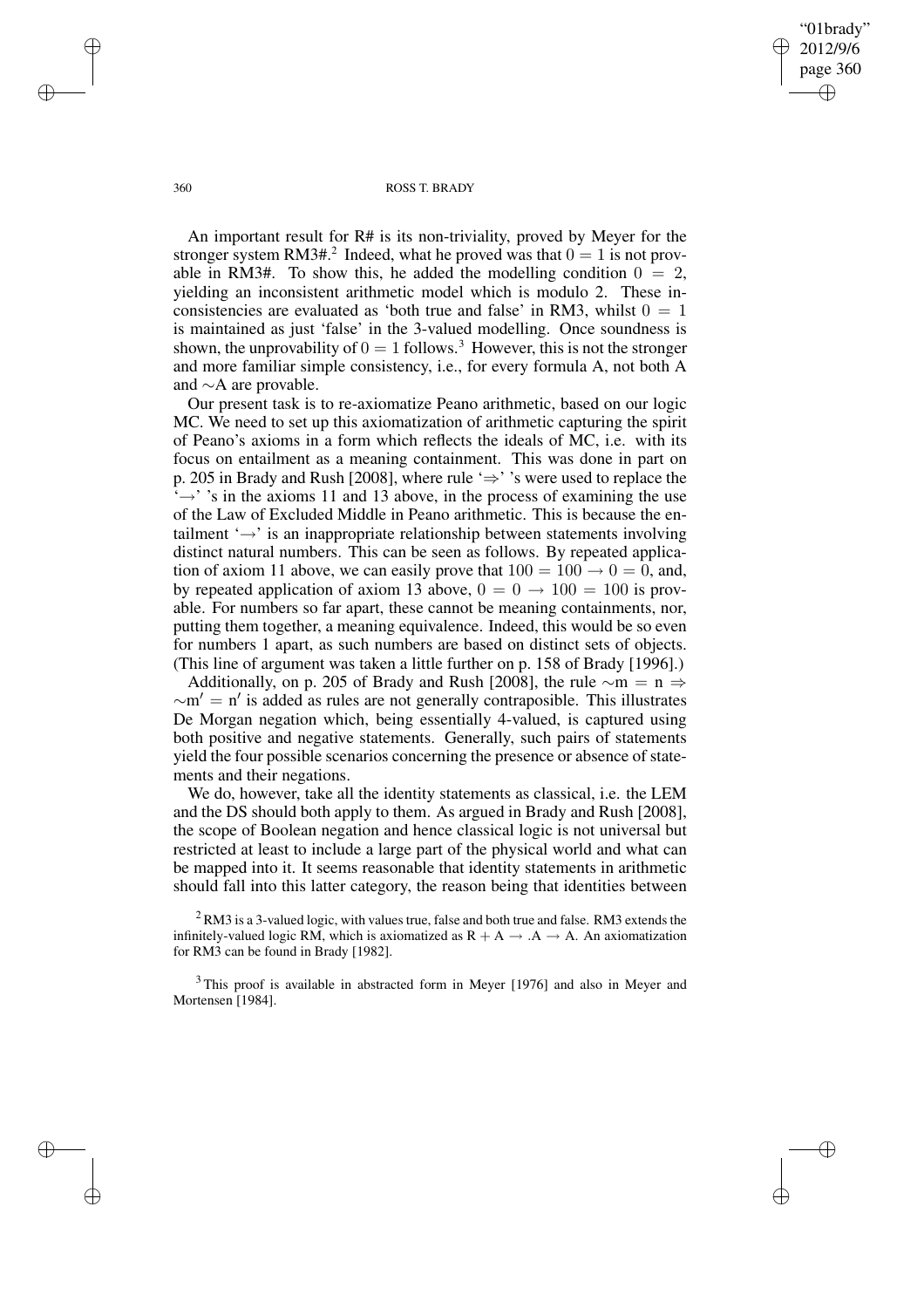#### THE CONSISTENCY OF ARITHMETIC 361

two natural numbers either hold or they don't, and they can't do both. This relates back to the physical world through various sets of objects of the same and different sizes. Thus, we include the LEM as an assumption for identity statements, but we will show that the corresponding DS rule is admissible later on.

So, finally, based on MCQ<sup>-</sup>, as set out in Section 2, we present the axiomatization for Peano arithmetic, which we will call MC#. We continue to use separate free and bound variables, together with the numerical constant schemes and schemes for terms.

*Identity Axioms*.

1.  $a = a$ .

✐

✐

✐

✐

- 2.  $a = b \rightarrow b = a$ .
- 3.  $a = b \& b = c \rightarrow a = c$ .

The entailments are appropriate here as identity is symmetric, and  $a = c$  is contained within the conjunctive meaning of the two identities,  $a = b$  and  $b = c$ .

# *Identity Rule*.

1. s = t,  $A(s) \Rightarrow A(t)$ , where, for terms s and t, t is substituted for s in a single argument place.

Note that the entailment form of the identity rule,  $s = t \Rightarrow A(s) \rightarrow A(t)$ , can also be derived. Hence,  $s = t \Rightarrow A(s) \leftrightarrow A(t)$ , which shows up the very close relationship between identity and meaning equivalence. Note too that the converse holds, by universally quantifying over the A. Thus, the shapes of axioms and rules involving identity should mimic their equivalential shapes, as can be seen, for example, in IA3 above.

*Number-theoretic Axioms*.

1.  $∼a' = 0$ . 2.  $a + 0 = a$ . 3.  $a + b' = (a + b)'.$ 4.  $a \times 0 = 0$ . 5.  $a \times b' = (a \times b) + a$ . *Number-theoretic Rules*. 1.  $s = t \Rightarrow s' = t'.$ 2.  $s' = t' \Rightarrow s = t$ . 3.  $\sim$ s = t  $\Rightarrow \sim$ s' = t'.  $4. \sim s' = t' \Rightarrow \sim s = t.$ *Number-theoretic Meta-Rule*. If  $A(m) \Rightarrow A(m')$  then  $A(0) \Rightarrow A(t)$ , where t is an arbitrary numerical constant or variable. [Mathematical Induction] *Classicality Axiom*.

1.  $a = b \vee \sim a = b$ . [The LEM]

"01brady" 2012/9/6 page 361

✐

✐

✐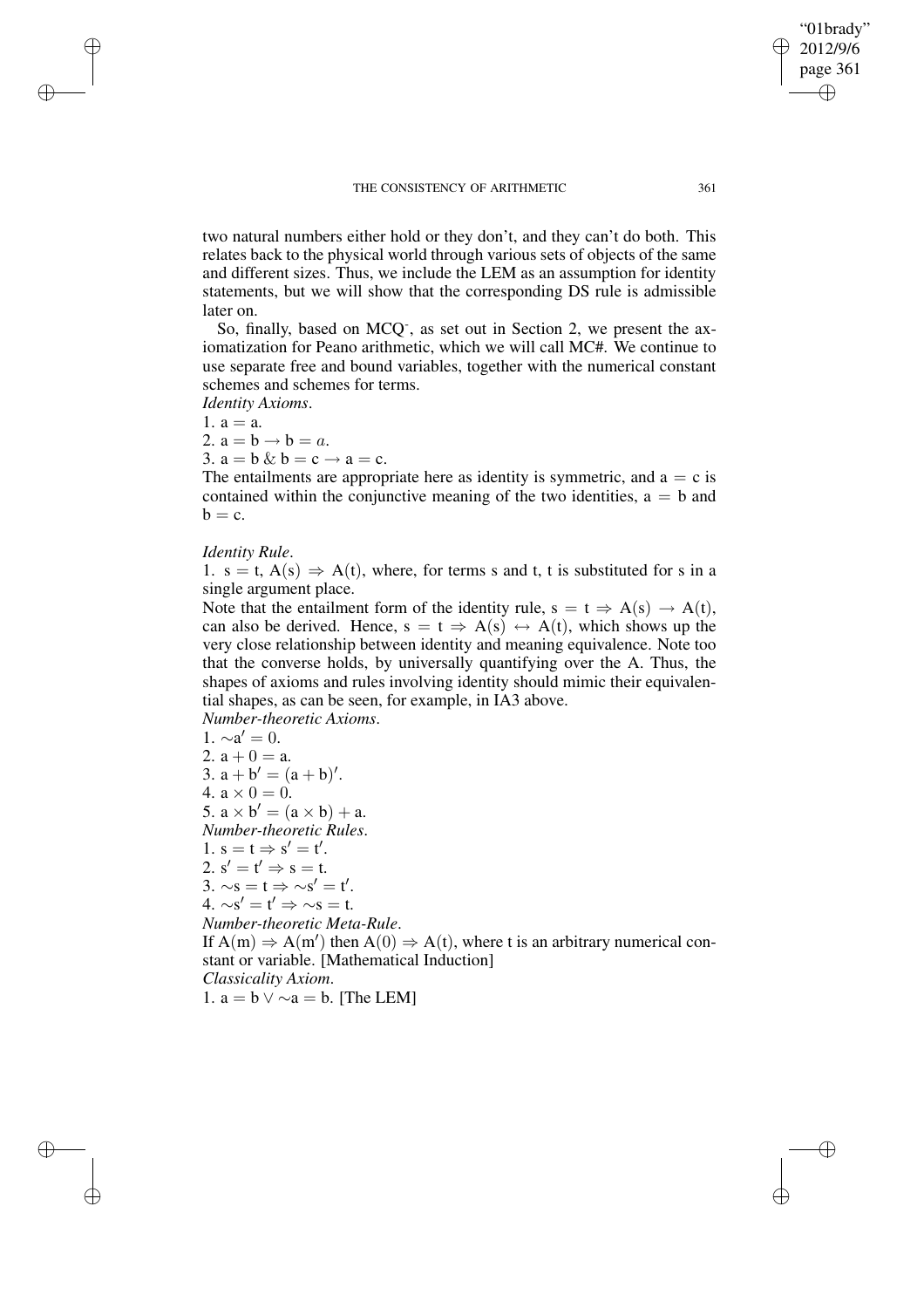"01brady" 2012/9/6 page 362 ✐ ✐

✐

✐

#### 362 ROSS T. BRADY

We do not include the Classicality Rule (CR1),  $\sim$ s = t, s = t  $\vee$  B  $\Rightarrow$ B, here, as we would like, but wait until after the proof of consistency to establish the full DS admissibly and then add it on as a rule.

Note that we can establish the more familiar form of Mathematical Induction with conclusion  $\forall x A(x)$  by putting t as a variable a, say, not occurring in  $A(x)$ , and by applying QR1.

Also, note that we do not restrict the application of NMR1 in the proofs of the rules, A, B  $\Rightarrow$  C and A, B<sup>m</sup>/x  $\Rightarrow$  C<sup>m</sup>/x of MR1 and QMR1, respectively, as  $\forall x A(x)$  is not specifically introduced by NMR1.

As is shown by Theorem 1 on p. 204 of Brady and Rush [2008], the LEM extends to any  $\rightarrow$ -free formula A of arithmetic without quantifiers, viz. A  $\vee$ ∼A, for A built up using ∼, & and ∨ alone. Note that (sentential) distribution is used in rule form in the proof of this Theorem 1, but this is derivable from MR1.

It is also worth noting that if  $\forall x(A \lor B) \Rightarrow A \lor \forall xB$  is included, then, by extending the induction argument of Theorem 1 of Brady and Rush [2008], the LEM extends to all quantificational formulae of classical logic. Moreover, we are including A &  $\exists xB \Rightarrow \exists x(A \& B)$ , which, with the above Classicality Rule, CR1, by extending the induction argument of Theorem 2 of [2008], would enable the Disjunctive Syllogism to extend to all quantificational formulae of classical logic. These two results would then enable all of classical Peano arithmetic to be derived. In particular, for the Gödel sentence G, we would then have G ∨ ∼G provable, whilst, by Gödel's First Theorem, neither G nor ∼G would be provable, on the assumption that Peano arithmetic is consistent. However, we will show in Section 4 that if a sentence  $A \vee B$ is provable in our system, based on the above MCQ<sup>-</sup>, then either A or B is provable. This will show that  $\forall x(A \lor B) \Rightarrow A \lor \forall xB$  is not derivable in this system, as the LEM would then be provable for Gödel's G. Given that neither G nor ∼G would be provable in the system, it being weaker than classical logic under the translation of '→' into '⊃', the instances of the LEM must then stop short of G  $\vee \sim G$ .

### 4. *The Simple Consistency Proof*

We prove the simple consistency of the above re-shaped form of Peano arithmetic by using the method of metavaluations, which were introduced for quantified positive logics by Meyer in [1976a], and subsequently extended by Slaney in [1984] and [1987] to full sentential logics with negation. As can be seen from Brady [2010], in an applied setting containing classical formulae, this method works more smoothly for sentences, i.e. formulae with no free variables. So, we will modify their notion of metavaluation for formulae with free variables so that it is expressed in terms of its application

✐

✐

✐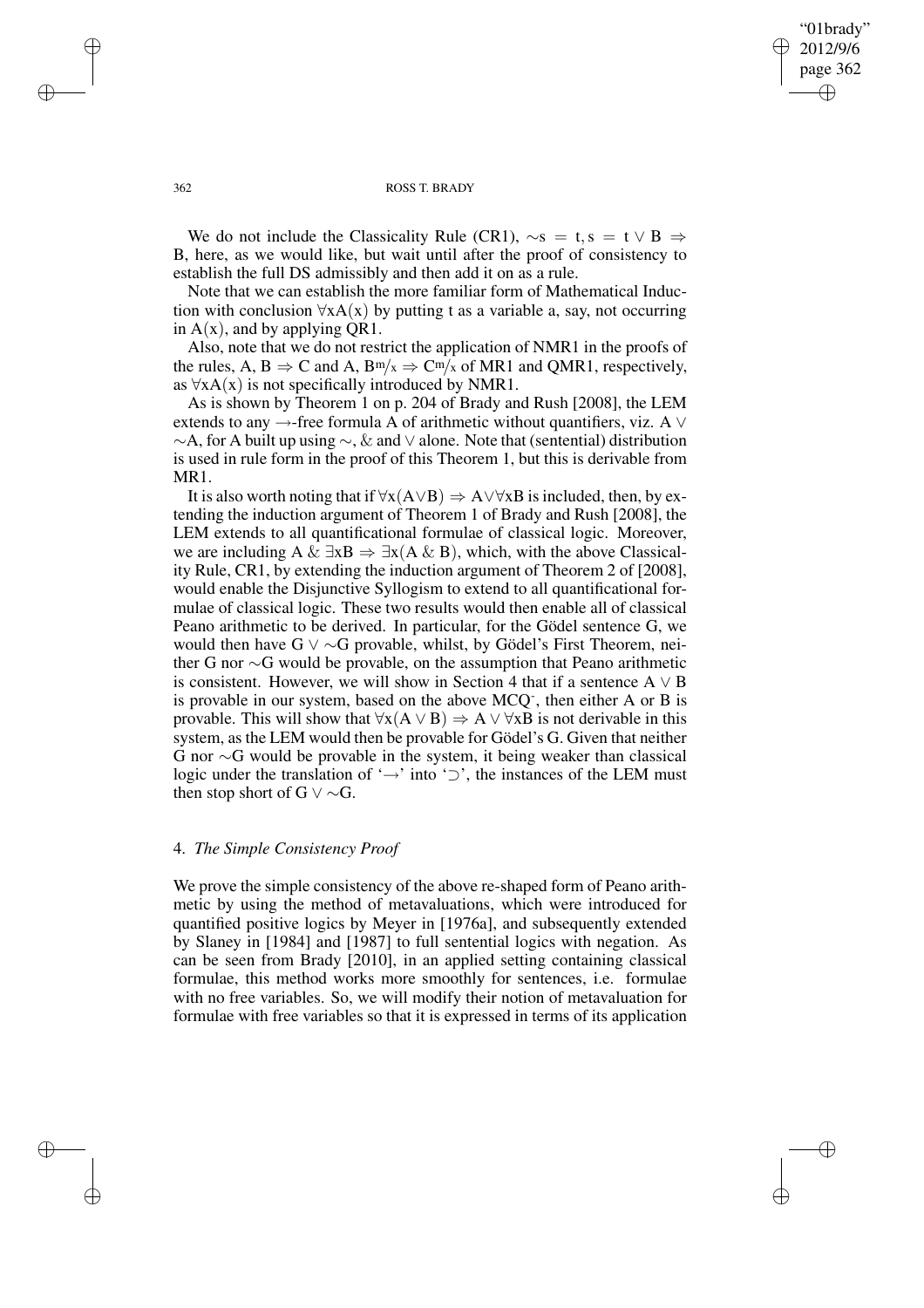#### THE CONSISTENCY OF ARITHMETIC 363

✐

✐

✐

✐

"01brady" 2012/9/6 page 363 ✐ ✐

✐

✐

to closed instances (i.e. constant instances). Further, these closed instances need to be arranged in such a way that they can be recursively constructed, not just because we are endeavouring to construct a finitary proof of consistency, but also because it is needed to prove metacompleteness. (Note, in Brady [2010], that recursion for closed formulae is introduced, but it is for axiomatic purposes.) It is important to realise here that in expressing the induction step,  $A(m) \Rightarrow A(m')$ , the two 'm' 's are treated as schematic for constants, and not evaluated as variables pertaining just to the  $A(m)$  and to the  $A(m')$ .

Further, as recursive methods are used in the meta-theory, we need to pay particular attention to the logic of the meta-theory. Whilst intuitionist logic is espoused as the logic for constructive methods, our logic MCQ- with its focus on entailment and deduction can also be considered suitable for the meta-logic of recursive methods, which represents the extent of human reasoning in the arithmetic context. Indeed,  $\widehat{MCQ}$  can be seen as a deductivist logic. (See Brady and Rush [2008] and Brady [2008] for some discussion of this, especially as it relates to negation in MC.) Also, any change in logic from the object- to the meta-language is hard to justify. The logic MCQof the object-language, especially given its universality, should also apply to the meta-language, though one would expect there to be some classical gain in the process. That is, the whole point of meta-theory is to examine the object-theory as a whole, from outside of itself, and make judgements on it, which would generally be classically evaluated. This is so in the assignment of T and F to the metavaluations below. However, the metavaluations for ∀xA and for a formula A with free variables require recursive processes which may invoke a departure from classical logic, especially in cases where these processes are related to one another through the formula or rule.

Detlefsen [1979], on p. 309, makes this point re Gödel's Second Theorem:

In order for a consistency formula to 'express' consistency in the appropriate sense the quantifiers and operators in it must be construed finitistically, and *not* classically, since it is the finitistic consistency of a classical system that is at issue. But a finitistic interpretation of the universal quantifier would seem to differ drastically from a classical interpretation of it, . . . .

Thus, he argues that a finitistic logic is needed for the meta-theory when finitary methods are being used to prove consistency, and that this logic is distinct from classical logic.

In our case, 'if  $v(\forall x(A \lor B)) = T$  then  $v(A \lor \forall xB) = T'$  fails to hold in the meta-logic, as does  $\forall x(A \lor B) \Rightarrow A \lor \forall xB$  in the object-logic.<sup>4</sup> Given the

<sup>&</sup>lt;sup>4</sup> I owe this point to Graham Priest.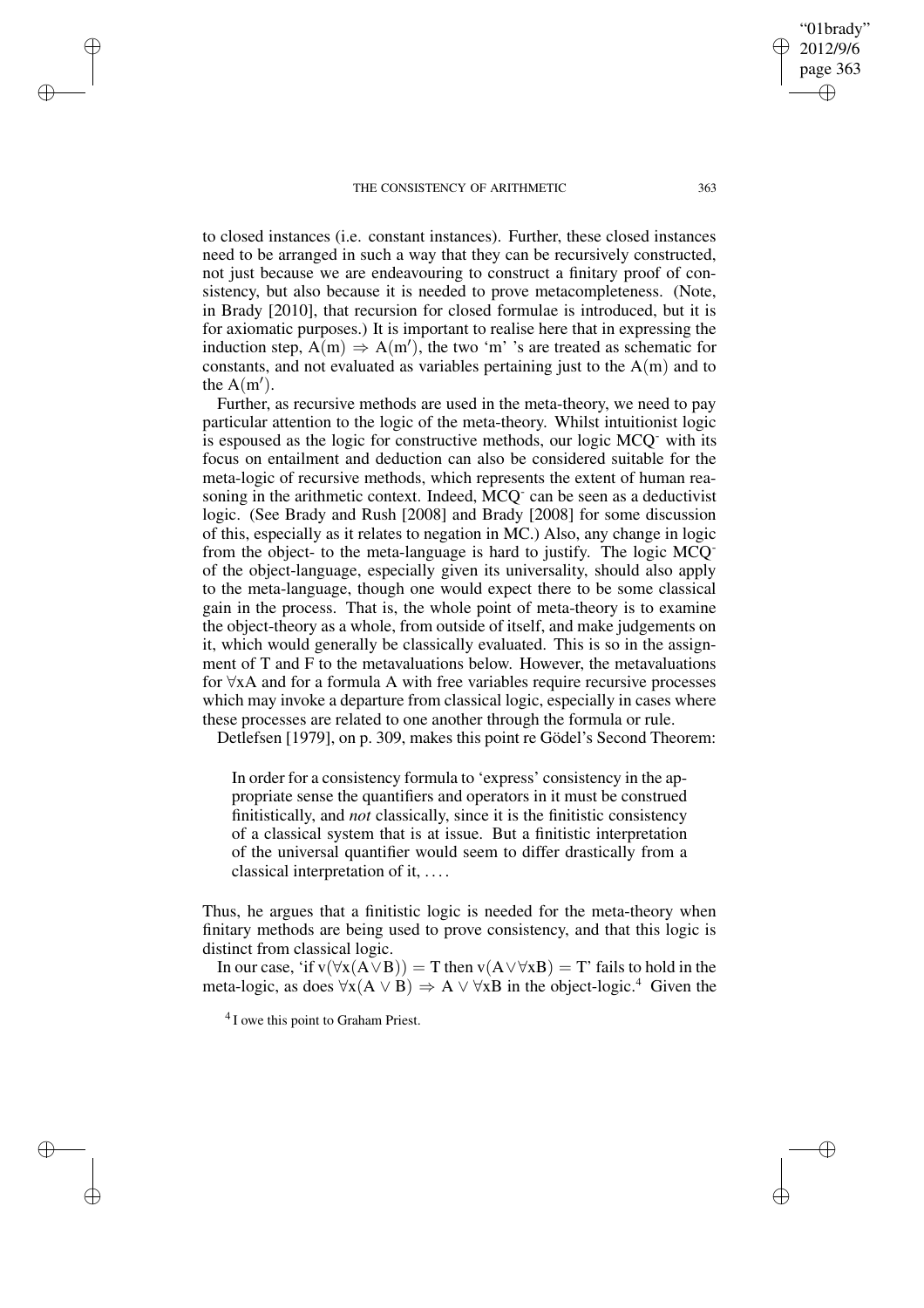"01brady" 2012/9/6 page 364 ✐ ✐

✐

✐

364 ROSS T. BRADY

similarities of the positive first-degree for MCQ<sup>-</sup> and intuitionist predicate logic, the reasons for its failure are similar to those for intuitionist logic given in Dummett [1977], pp. 202–8, and Beall and Restall [2006], pp. 64–5. All one needs is an example of a recursive set expressed as a union of two sets, one of which is not recursive whilst the other is notsatisfied for any particular recursively determined element. Indeed, if the Beall and Restall example on p. 65 was allowed to extend to the infinite, that would nicely suffice. They consider students in a philosophical logic class who have satisfied the prerequisite of doing an introductory logic subject or have been allowed to enrol by special permission. Say, if the class was denumerably infinite and each member was stipulated as being admitted in one of the two ways, then, since there was no rhyme or reason to their admission to the class within any enumeration of its members, it is quite possible for there to be no recursive process for determining that all have been admitted by prerequisite nor any recursive determination of someone admitted by special permission.<sup>5</sup>

Note that A &  $\exists x B \Rightarrow \exists x (A \& B)$  holds in intuitionist logic and does not present a problem for recursive processes, as any recursive process used to show  $\exists$ xB can also be used to show  $\exists$ x(A & B), given that A holds. This provides the justification for maintaining it in the logic MCQ-for recursive arithmetic purposes.

To begin the proof, we first need the following:

*Lemma 1*.

(1) For any identity s = t, for constant terms s and t, either s = t or  $\sim$ s = t is provable in MC#.

(2) Further,  $0 = s'$ , for any constant term s, is unprovable in MC#.

*Proof.* (1) Just apply the number-theoretic axioms and rules, for the appropriate proofs of the form  $s = t$  or  $\sim s = t$ . If s and t represent the same number then use  $a = a$ . If s and t represent different numbers, use NA1 and NR3. Then, use the appropriate axioms and rules concerning successor, addition and multiplication to create the terms, for both the positive and negative cases. E.g.  $2 \times (1' + 1) = 2 \times (1' + 0') = 2 \times (1' + 0)' = 2 \times 1'' =$  $(2 \times 1') + 2 = (2 \times 1) + 2 + 2 = (2 \times 0) + 2 + 2 + 2 = 0 + 2 + 2 + 2$  (eliminat- $\lim_{x \to 0}$   $x = 0 + 2 + (2 + 1)' = 0 + 2 + (2 + 0)' = 0 + 2 + 2'' = 0 + (2 + 2')' = 0$  $0 + (2 + 2)'' = 0 + (2 + 1)''' = 0 + (2 + 0)''' = 0 + 2'''' = (0 + 2''')' = 0$  $(0+2'')'' = (0+2')''' = (0+2)'''' = (0+1)'''' = (0+0)'''' = 0''$ (eliminating  $+) = 6$ . (See Section 6 for more detail on this method.)

(2) We use Meyer's inconsistent modelling of relevant arithmetic to show that  $0 = m'$ , for any numerical constant m, is unprovable in MC#, by choosing arithmetic modulo  $m + 2$ . Then,  $0 = s'$  is also unprovable, for any

<sup>5</sup>It is easily shown that  $\forall x(A \lor B) \Rightarrow A \lor \forall xB$  (where x cannot be free in A) and  $\forall x(A \lor B) \Rightarrow \exists x A \lor \forall x B$  are deductively equivalent.

✐

✐

✐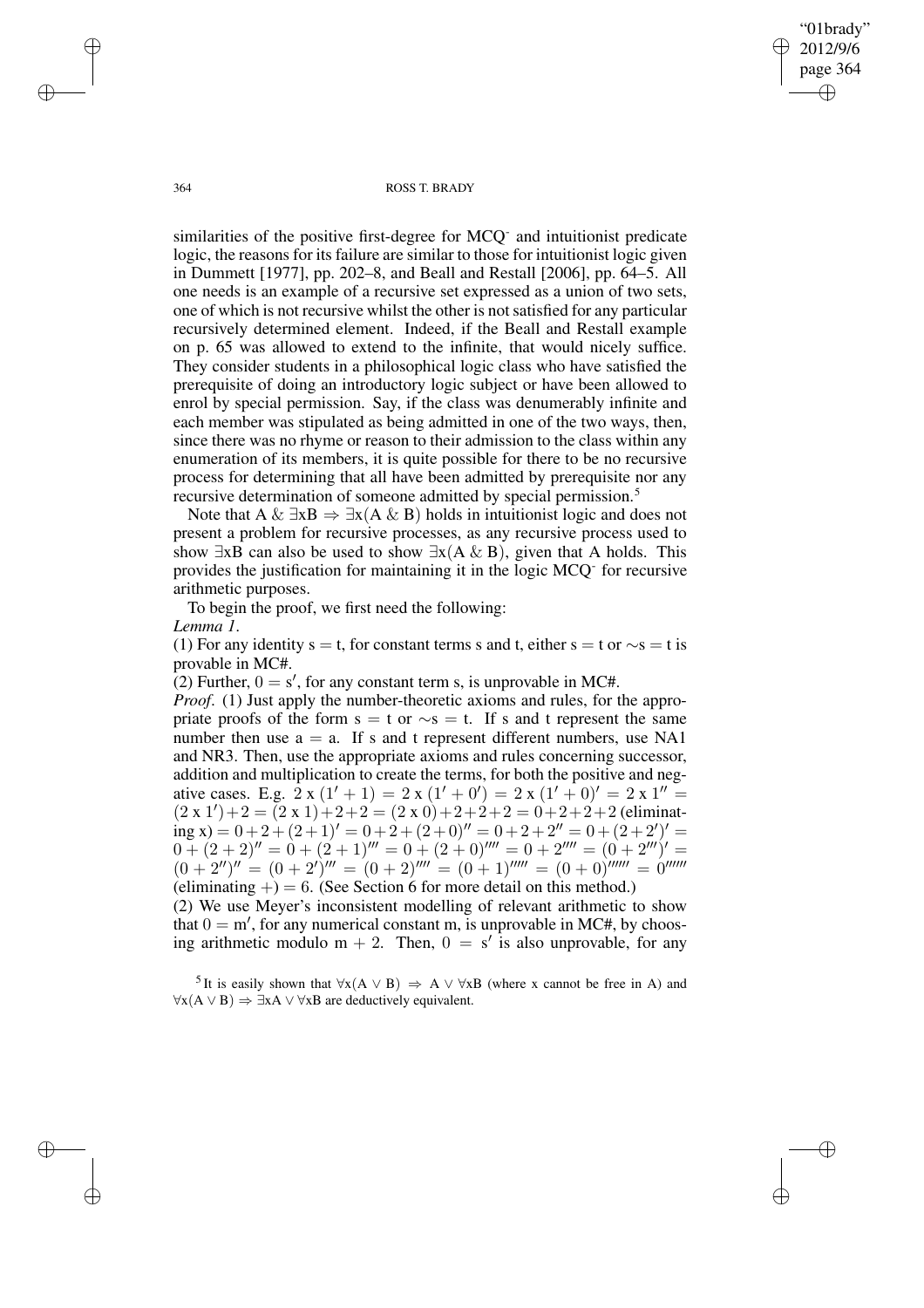constant term s. His method, written up in Meyer and Mortensen [1984], uses the 3- valued logic RM3. Classical logic is not usable, as the DS must be invalid. (This is why the DS has been removed completely from the axiomatization of MC#.)  $\Box$ 

We follow what is called the two-sorted approach for the quantified logic in Brady [2010], but the classical sort is initially restricted to atomic formulae of form a = b, which can be extended to formulae with  $\sim$ , & and  $\vee$ . We construct the metavaluations v and v\* for the sentential part, as follows, bearing in mind that they take exactly one of the values T and F:

- (i)  $v(s = t) = T$  iff  $s = t$  is a theorem of MC#, for *constant terms* s and t.
	- $v^*(s = t) = v(s = t)$ , for *constant terms s* and *t*.

For the following metavaluations (ii)–(v), we let A and B be *sentences*.

- (ii)  $v(A \& B) = T$  iff  $v(A) = T$  and  $v(B) = T$ .  $v^*(A \& B) = T$  iff  $v^*(A) = T$  and  $v^*(B) = T$ .
- (iii)  $v(A \vee B) = T$  iff  $v(A) = T$  or  $v(B) = T$ .  $v^*(A \vee B) = T$  iff  $v^*(A) = T$  or  $v^*(B) = T$ .
- (iv)  $v(\sim A) = T$  iff  $v^*(A) = F$ .  $v^*(-A) = T$  iff  $v(A) = F$ .

✐

✐

✐

✐

(v)  $v(A \rightarrow B) = T$  iff  $A \rightarrow B$  is a theorem of MC#, if  $v(A) = T$  then  $v(B) = T$ , and if  $v^*(A) = T$  then  $v^*(B) = T$ .  $v^*(A \rightarrow B) = T.$ 

[Note that MC is M1-metacomplete, in Slaney's sense, in which case  $v^*(A \rightarrow$ B) always takes the value T. (See Slaney [1987].)]

We add the following metavaluations  $v$  and  $v^*$  to account for the quantifier  $\forall$ , where  $\forall$ xA is a sentence and A<sup>n</sup>/<sub>x</sub> is a constant instance of A, obtained by substituting the numerical constant scheme n for x in A.

Note that we use  $m, n, \ldots$ , as schemes for numerical constants.

- (vi)  $v(\forall x A) = T$  iff  $v(A^n/x) = T$ , for all numerical constants n, recursively generated.
	- $v^*(\forall xA) = F$  iff  $v^*(A^n/x) = F$ , for some numerical constant n, recursively determined.

In the case of vacuous quantification,

 $v(\forall x A) = T$  iff  $v(A) = T$  and  $v^*(\forall x A) = F$  iff  $v^*(A) = F$ .

Then, to take account of *free variables*, we add the following metavaluation:

- (vii)  $v(A) = T$  iff  $v(A_i) = T$ , for all constant instances  $A_i$  of A, recursively generated.
	- $v^*(A) = F$  iff  $v^*(A_i) = F$ , for all constant instances  $A_i$  of A, recursively generated.

"01brady" 2012/9/6 page 365

✐

✐

✐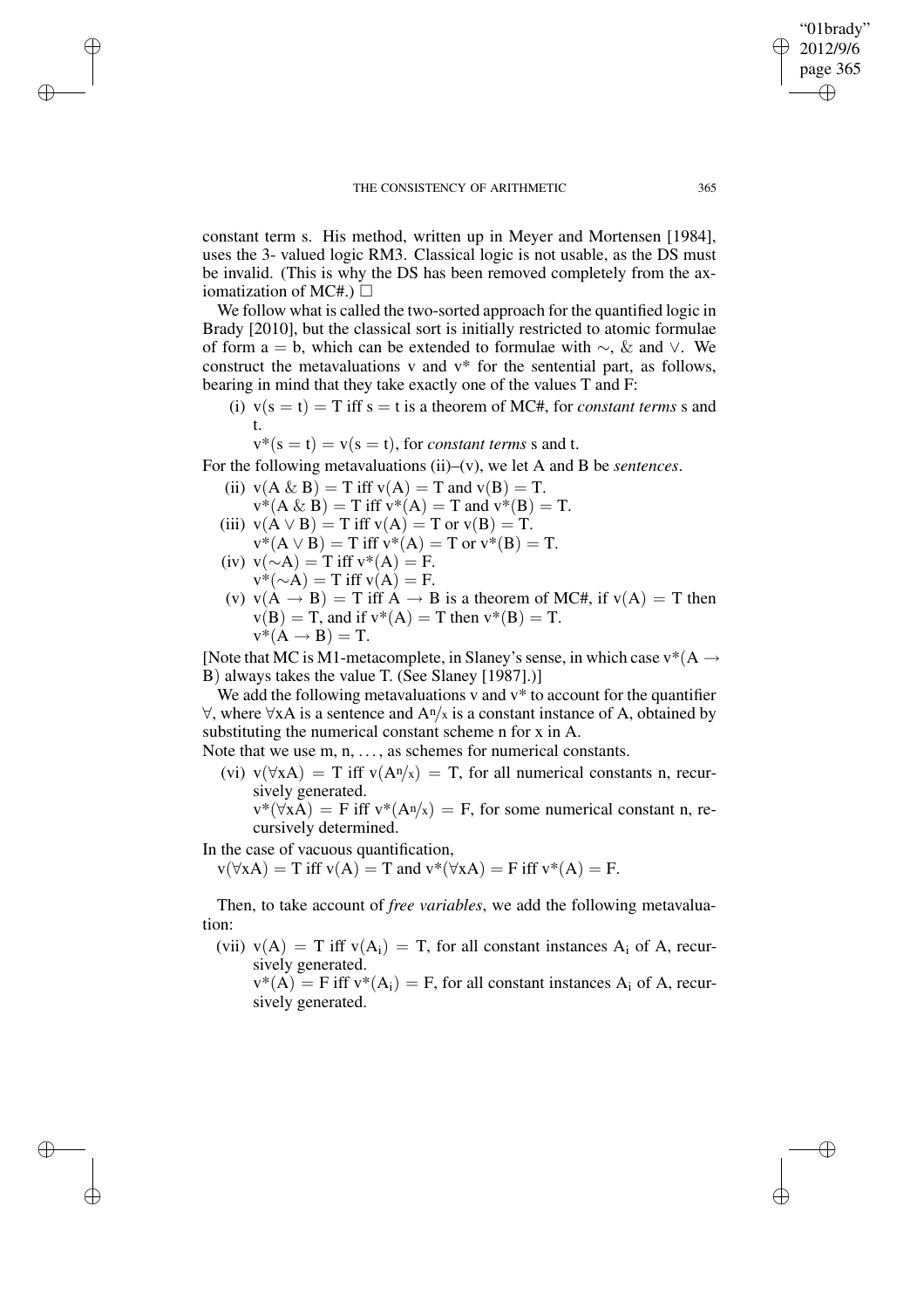"01brady" 2012/9/6 page 366 ✐ ✐

✐

✐

#### 366 ROSS T. BRADY

We need to explain 'recursive generation' and 'recursive determination' for the quantified valuations (and also for formulae with free variables). For recursive generation we start with the base case  $v(A^0/x) = T$ . Then, an induction step of form,  $v(A^m/x) = T \Rightarrow v(A^{m}/x) = T$ , is added, with the rule arrow understood as a classical rule and the natural number scheme m being interpreted as a universally quantified meta-logical variable over natural numbers. These will enable mathematical induction to apply, as a metalogical principle, so as to derive the appropriate generality. So, we express  $\mathbf{v}(A^n/x) = T$ , for all numerical constants n, recursively generated' as the conjunction:  $v(A^0/x) = T$  and, for all m, if  $v(A^m/x) = T$  then  $v(A^{m}/x) = T$ .

For (vii), the above also caters for one free variable. For further free variables, we use the same expression, but with replacement of  $v(A(0))$ ,  $v(A(m))$  and  $v(A(m'))$  by metavaluations of formulae with one or more free variables, each of which are inductively evaluated. This enables variables to be added, one by one, in any particular order. Though mathematical inductions can fairly generally be carried out on any variable, it is conceivable that a formula might exist which requires induction on a particular variable. Also, we can use this method to show that universal statements are all provable via mathematical induction.

Unlike recursive generation, recursive determination is existential. Since existential quantification is equivalent to a negated universal and the negation is De Morgan, recursive determination is established by a process. (See Brady [2008].) Such a process would lead to a witness for the existential and, as such, is a complementary process to that of recursive generation of the universal. This is distinct from the Boolean negation of a universal, which is given by  $v(\forall xA) = F$ , which just negates the recursive generation, leaving open the possibility of  $v(A<sup>n</sup>/x) = T$ , for all n, but not recursively generated. And, this account of recursive determination is sufficient for the applications to be made of it in what follows.

We follow Meyer [1976a] and Slaney [1984] in establishing metacompleteness via the two following lemmas, but we need to account for variables:

### *Lemma 2*.

If A is a theorem of MC# then  $v(A) = T$ , and hence:

If  $\sim$ A is a theorem of MC# then v\*(A) = F.

*Proof.* Induction is on proof steps. At each step, we first consider replacing all uncoded variables by constant instances. We then build up the true metavaluations for the original formulae or original conclusions of rules, one variable at a time, in some order. Because this latter process is standard, we consider it separately in (ii).

(i) So, we start with *constant instances*. We give special attention to axioms and rules involving quantification and negated identity. We give some examples of these.

✐

✐

✐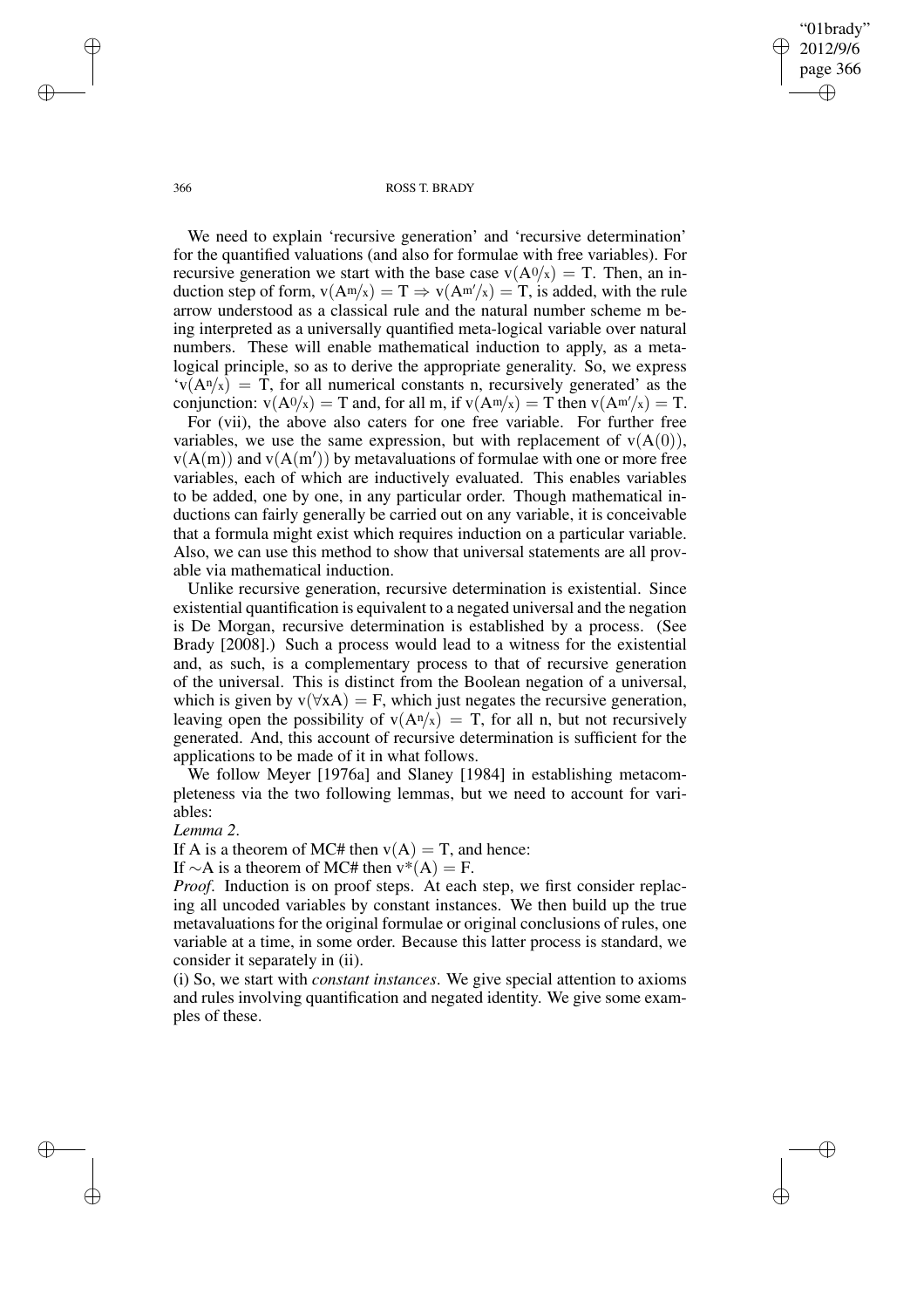"01brady" 2012/9/6 page 367

✐

✐

✐

✐

*QA1*.  $\forall$ xA  $\rightarrow$  A<sup>t</sup>/x, for a term t.

✐

✐

✐

✐

Let  $v(\forall x A) = T$ . Then,  $v(A^n/x) = T$ , for all numerical constants n, recursively generated. Let t be a constant and let m be the numerical constant determined by t. But, any particular constant m, the value of term t, must be reached after a finite number of recursive steps. So,  $v(A<sup>t</sup>/x) = T$ . [We do the case where t is a variable in (ii).]

Let  $v^*(At/x) = F$ . Let m be as above. Then,  $v^*(At/x) = F$ , can be recursively determined in m steps, and hence  $v^*(\forall xA) = F$ .

*QR1*. Aa/ $x \Rightarrow \forall x A$ , where a does not occur in A.

We consider this rule with just the free variable a, leaving the rest of the variables for (ii). Let  $v(A^a/x) = T$ . Then,  $v(A^a/x) = T$ , for all constant instances  $A^{n}/x$ , recursively generated. Thus,  $v(A^{0}/x) = T$  and  $v(A^{m}/x) = T$  $T \Rightarrow v(A^{m'}/x) = T$ , and hence  $v(\forall x A) = T$ , by definition.

*QMR1*. If A, B<sup>m</sup>/x  $\Rightarrow$  C<sup>m</sup>/x then A,  $\exists$ xB  $\Rightarrow$   $\exists$ xC, where, in the derivation A,  $Bm/x \Rightarrow Cm/x$ , QR1 does not generalize on a free variable in A or  $Bm/x$ .

Let, if  $v(A) = T$  and  $v(Bm/x) = T$  then  $v(Cm/x) = T$ , where m is a schematic numerical constant.

Let  $v(A) = T$  and  $v(\sim \forall x \sim B) = T$ . Then,  $v^*(\forall x \sim B) = F$  and  $v^*(\sim Bn/x) =$ F, for some numerical constant n, recursively determined. For this constant,  $v(B<sup>n</sup>/x) = T$ , and hence  $v(C<sup>n</sup>/x) = T$  by assumption, and then  $v<sup>*</sup>(\sim C<sup>n</sup>/x) = T$ F. So,  $v^*(\forall x \sim C) = F$  and  $v(\sim \forall x \sim C) = T$ .

*IR1*.  $s = t$ ,  $A(s) \Rightarrow A(t)$ .

Let  $v(s = t) = T$  and hence  $s = t$  is provable in MC#. By Lemma 1, if s and t represent distinct natural numbers then  $s = t$  is unprovable, and so s and t represent the same natural numbers. Then,  $v(A(s)) = v(A(t))$ .  $NA1. \sim a' = 0.$ 

By Lemma 1,  $s' = 0$  is unprovable in MC#, and hence  $v(s' = 0) = F$ ,  $v^*(s' = 0) = F$ , and  $v(\sim s' = 0) = T$ .

 $NRI. s = t \Rightarrow s' = t'.$ 

If  $v(s = t) = T$  then  $v(s' = t') = T$ , for constant terms s, t.

 $NR\ddot{3}. \sim s = t \Rightarrow \sim s' = t'.$ 

Let  $v(\sim s = t) = T$ , for constant terms s, t. Then,  $v*(s = t) = F$  and  $v(s = t) = F$ . By NR2, if  $v(s' = t') = T$  then  $v(s = t) = T$ . Hence,  $v(s' = t') = F$ ,  $v^*(s' = t') = F$  and  $v(\sim s' = t') = T$ .

*NMR1*. If  $A(m) \Rightarrow A(m')$  then  $A(0) \Rightarrow A(t)$ .

Let, if  $v(A(m)) = T$  then  $v(A(m')) = T$ . Then, as m is a schematic numerical constant it interprets as a meta-logical variable. Let  $v(A(0)) = T$ . Then,  $v(\forall x A(x)) = T$ , as the constant instants are recursively generated, according to the definition. Hence,  $v(A(t)) = T$ , as for OA1. *CA1*.  $a = b \vee \sim a = b$ .

For constant terms s, t,  $v(s = t) = T$  or F. Then,  $v(s = t) = T$  or  $v^*(s = t) = F$ , and  $v(s = t) = T$  or  $v(\sim s = t) = T$ , in which case,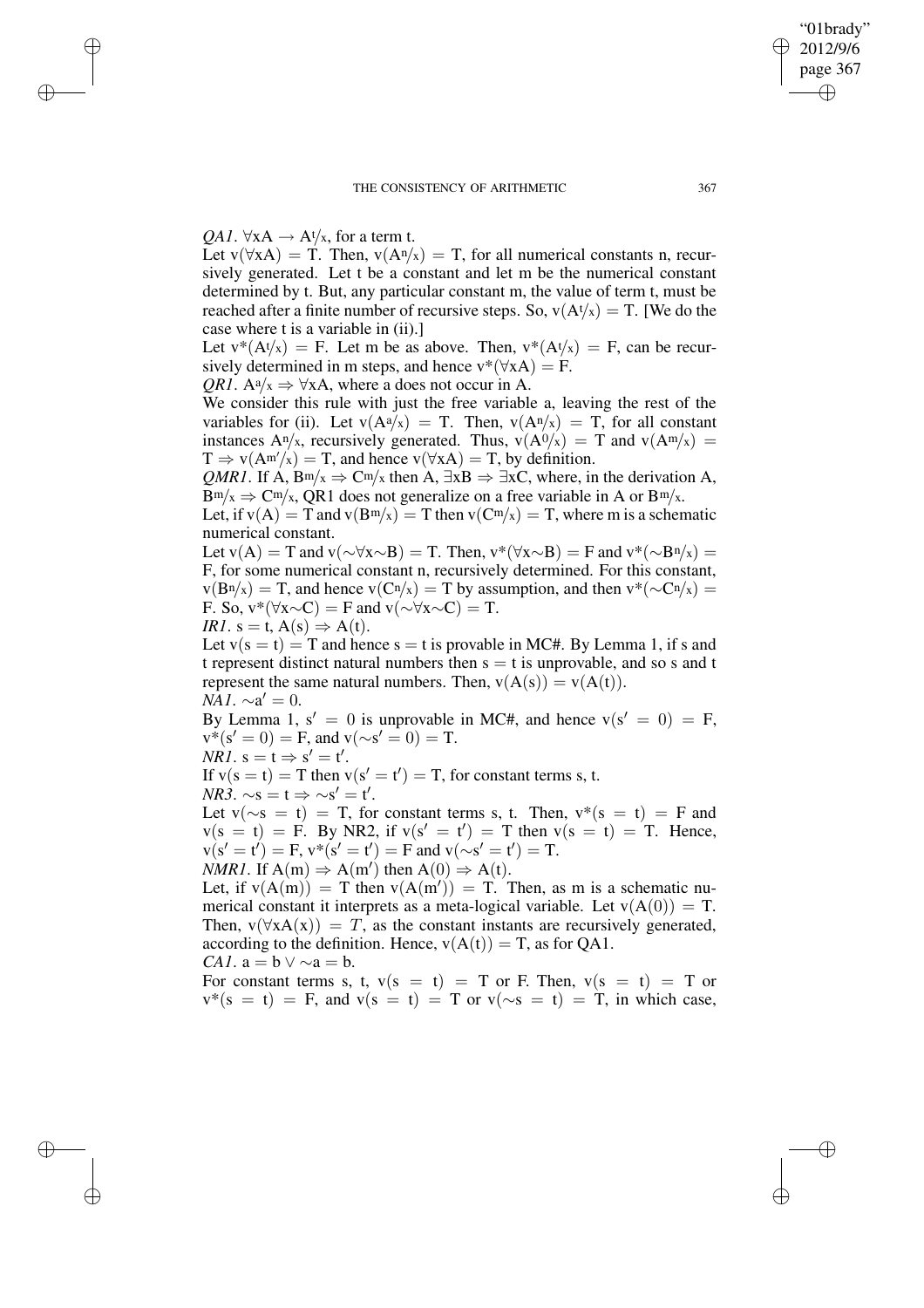"01brady" 2012/9/6 page 368 ✐ ✐

✐

✐

#### 368 ROSS T. BRADY

 $v(s = t \vee \sim s = t) = T$ .

Note that CR1 is left out at this point, to protect the proof of Lemma 1.

(ii) We next deal with *formulae with variables*. Here, the method is quite general, but we consider a typical axiom, rule and meta-rule. *A1*.  $A \rightarrow A$ .

To prove  $v(A \rightarrow A) = T$ , we start with  $v(A_i \rightarrow A_i) = T$ , where  $A_i$  is A with all of its variables replaced by constants. This will hold unilaterally, as above, for any choice of constants, through a simple piece of general (finitary) argument, in the manner of Meyer and Slaney. If we instead replace all variables bar a, say, in A<sub>i</sub> by constants, then  $v(A_i \rightarrow A_i) = T$  since  $v(A_i \rightarrow A_i^0/a) = T$  and  $v(A_i \rightarrow A_i^m/a) = T$ , yielding 'if  $v(A_i \rightarrow A_i^m/a) =$ T then  $v(A_1 \rightarrow A_1 m/a) = T$ , as the rule is classical. [We keep using the same symbolism 'A<sub>i</sub>' here.]

Note that  $v(A_i \rightarrow A_i) = T$ , for any choice of constants substituted for all variables bar a. We next (instead) replace all variables bar a and b in  $A_i$  by constants. Then,  $v(A_i \rightarrow A_i/0/b) = T$  and  $v(A_i \rightarrow A_i/0/b) = T$ , where the variable a still occurs in A<sub>i</sub>, and again: if  $v(A_i \rightarrow A_i m/b) = T$  then  $v(A_i \rightarrow A_i m/b) = T$ , yielding  $v(A_i \rightarrow A_i) = T$ . The procedure continues inductively until all variables are fully re-instated, variable by variable, and hence  $v(A \rightarrow A) = T$ .

This method is based on a two-step deductive process to establish the property for all constant substitutions, which is taken to be an alternative form of Mathematical Induction, classically created out of NMR1. That is, the property holds for 0 and also for m', together covering all natural numbers, without the assumption of the property for m. Again, the order of variable reinstatement does not matter, as long as there is some order.

*RI*. A, 
$$
A \rightarrow B \Rightarrow B
$$
.

Let  $v(A) = T$  and  $v(A \rightarrow B) = T$ , created as above for A1. We similarly create  $v(B) = T$  from the constant instances  $v(B_i) = T$ , obtained from the constant instances of  $v(A) = T$  and  $v(A \rightarrow B) = T$ .

*MR1*. If A,  $B \Rightarrow C$  then  $D \lor A$ ,  $D \lor B \Rightarrow D \lor C$ , with the proviso.

Let  $v(D \vee A) = T$  and  $v(D \vee B) = T$ , both created as above for A1. Let, if  $v(A) = T$  and  $v(B) = T$  then  $v(C) = T$ , each true metavaluation v being created as for A1 above. So, each of these true metavaluations apply to all their constant instances, from which we can similarly create  $v(D \vee C) = T$ from its constant instances.

(iii) Lastly, we need to show that if  $\vdash \sim A$  then  $v^*(A) = F$ . Let  $\vdash \sim A$ . Clearly, from (i) and (ii),  $v(∼A) = T$ . Whenever A is a sentence, equivalently,  $v^*(A) = F$ . Let A have variables. Then  $v(\sim A_i) = T$ , for all constant instances  $\sim A_i$  of  $\sim A$ . At the level of constant instances,  $v^*(A_i) = F$ , and

✐

✐

✐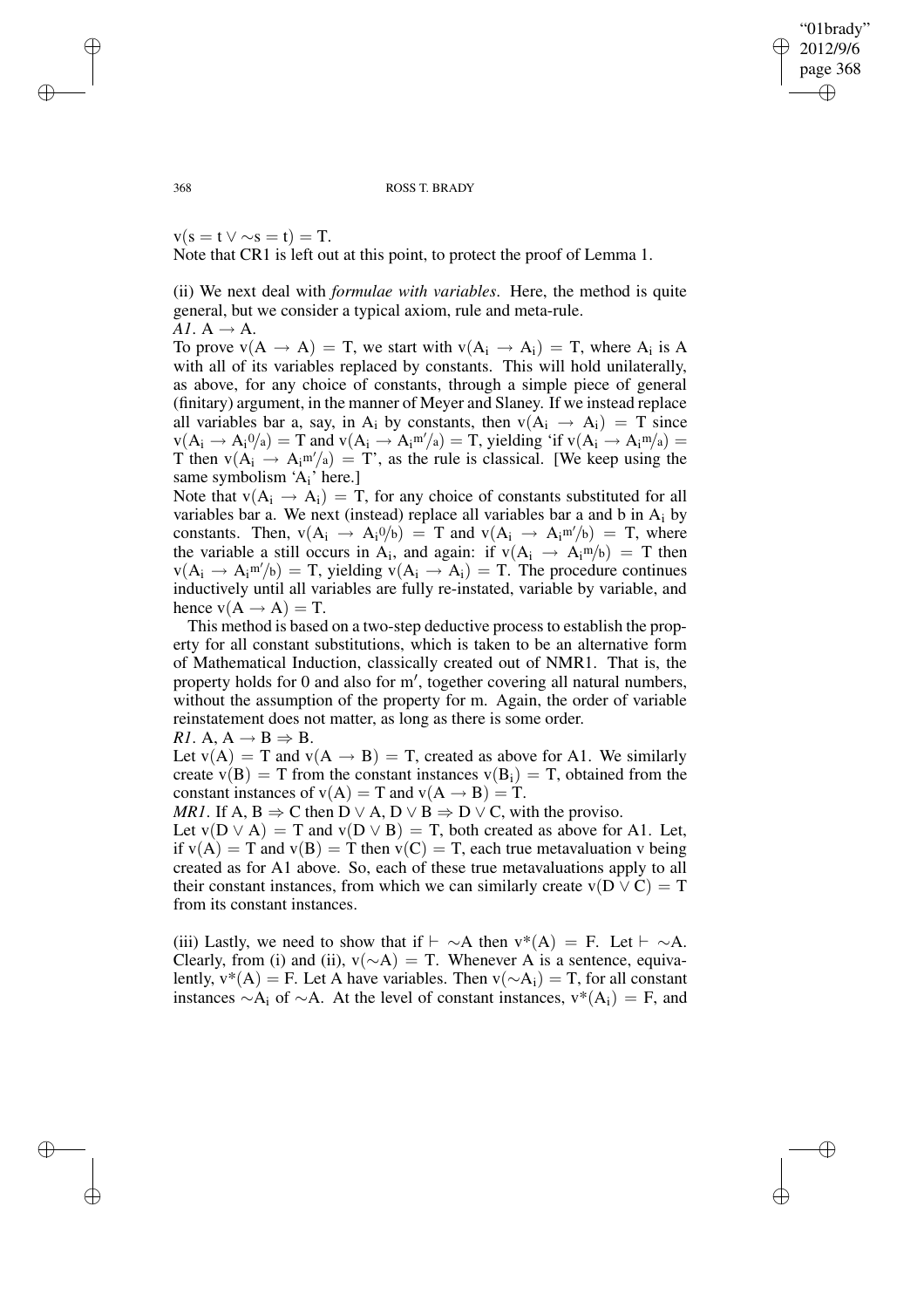✐

the same recursive generation as used above, but for  $v^*$  and F, can be used to yield  $v^*(A) = F.$ 

### *Corollary*.

✐

✐

✐

✐

For any identity s = t, for constant terms s and t, not both s = t and  $\sim$ s = t are provable in MC#.

*Proof.* Let s = t and  $\sim$ s = t be provable in MC#. By Lemma 2, v(s = t) = T and  $v^*(s = t) = F$ . But, then,  $v(s = t) = F$ , which is a contradiction, as only one value of T and F can be taken. Thus, not both s = t and  $\sim$ s = t are provable in MC#.  $\Box$ 

In the proof of Lemma 2, it is important that the rule,  $\forall x(A \lor B) \Rightarrow$ A∨∀xB, does not preserve T for the metavaluation v, as otherwise, as pointed out in Section 2 and Section 3, this would mean that Corollary (1) to Theorem 1 below would contradict Gödel's Incompleteness Theorem, especially given the consistency of MC# (Theorem 2). The fact that the above rule does not preserve T can be seen from the need of that same rule in the meta-logic. However, as argued at the beginning of this section, this does not hold here.

#### *Lemma 3*.

(1) If  $v(A) = T$  then A is a theorem of MC#, and:

(2) If  $v^*(A) = F$  then  $\sim A$  is a theorem of MC#.

*Proof.* We prove both (1) and (2) together by double induction on formula construction and on replacement of constants by variables, making use of some simple derived rules of MCQ<sup>-</sup>. The overarching induction is on formulae and at each stage we employ an induction on the number of variables introduced by Mathematical Induction. The induction on formulae is similar to that of Meyer in [1976a] and of Slaney in [1984].

(i) The base case concerns the atoms  $s = t$ , for terms s and t. Consider the constant terms  $s_i$  and  $t_i$ . If  $v(s_i = t_i) = T$  then  $\vdash s_i = t_i$ , and if  $v^*(s_i = t_i) = F$  then  $v(s_i = t_i) = F$  and  $s_i = t_i$  is unprovable. Then, by Lemma  $1, \vdash \sim s_i = t_i$ .

Consider terms s and t with one variable a between them, and let  $v(s = t) =$ T. Then,  $v(s = t^0/a) = T$  and if  $v(s = t^m/a) = T$  then  $v(s = t^{m}/a) = T$ . By the base case and Lemma 2,  $\vdash s = t^0/a$  and if  $\vdash s = t^m/a$  then  $\vdash s = t^{m}/a$ , and, by Mathematical Induction,  $\vdash s = t$ , introducing the variable a. Similarly, by letting  $v^*(s = t) = F$  for this  $s = t$  with the variable a, we obtain  $\vdash \sim s = t$ , by again using the base case, Lemma 2, and Mathematical Induction.

Now consider  $s = t$  with just the variables a and b, letting  $v(s = t) = T$ . Each of  $v(s = t^0/s) = T$  and if  $v(s = t^m/s) = T$  then  $v(s = t^m/s) = T$ holds, by definition of  $v(s = t) = T$ . By induction hypothesis and Lemma  $2, \vdash s = t^0/b$  and if  $\vdash s = t^m/b$  then  $\vdash s = t^m/b$ , and, by Mathematical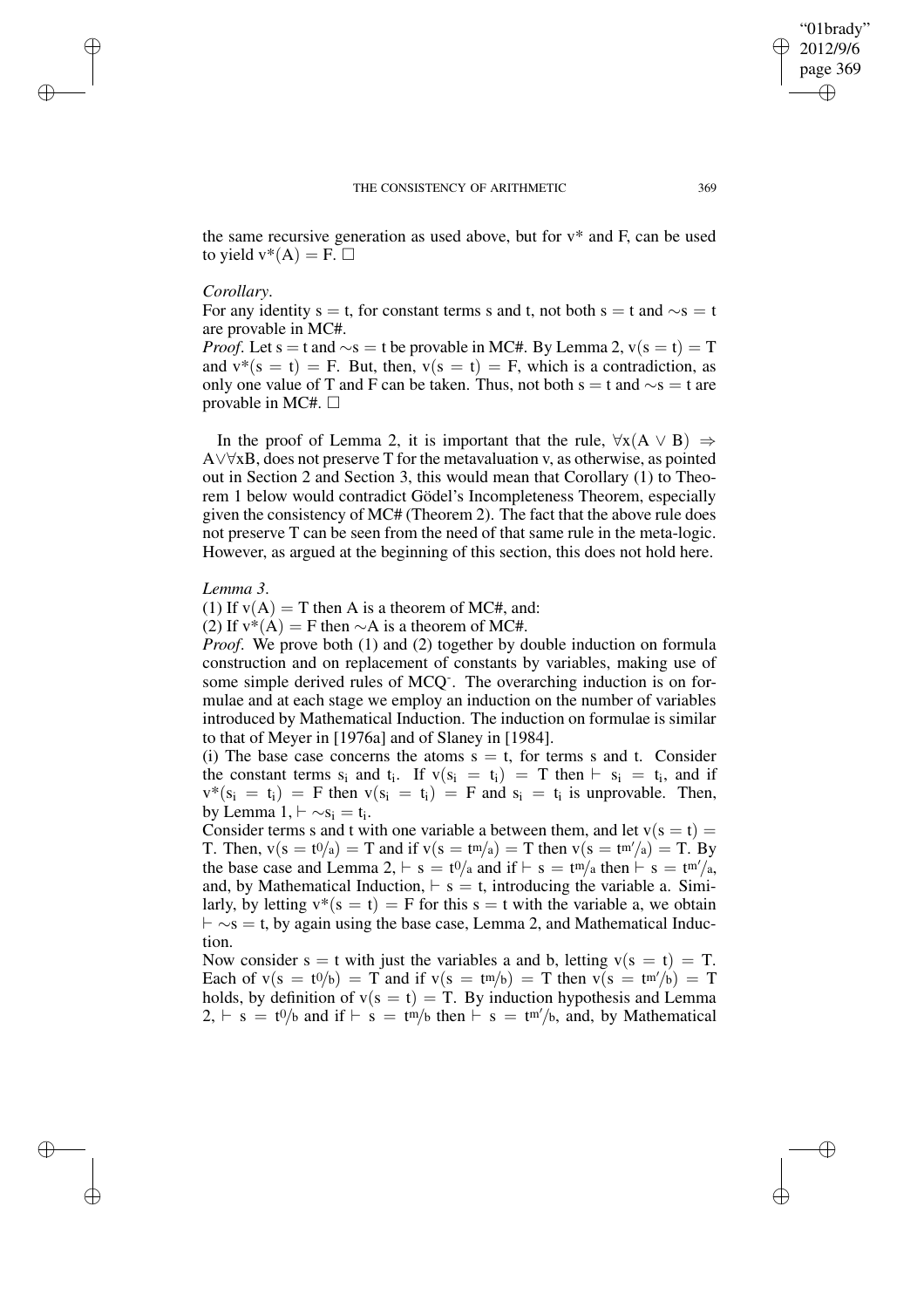✐

#### 370 ROSS T. BRADY

Induction,  $\vdash$  s = t. Similarly, by letting v\*(s = t) = F, we obtain  $\vdash \sim s = t$ . We continue to inductively introduce the remainder of the variables in this fashion until the final  $s = t$  with all its free variables is derived.

(ii) The induction steps for  $\sim A$ , A & B, A  $\vee$  B and A  $\rightarrow$  B, for the constant instances  $\sim A_i$ ,  $A_i \& B_i$ ,  $A_i \vee B_i$  and  $A_i \rightarrow B_i$ , are straightforward, as in Meyer [1976a] and Slaney [1984]. The induction on the number of introduced variables proceeds as given for the base case of formula construction. (iii) For the induction step for  $\forall xA$ , for the constant instance  $v(\forall xA_i) = T$ , we use the recursive generation:  $v(A_i^0/x) = T$ , if  $v(A_i^m/x) = T$  then  $v(A_i^{m'}/x) = T$ , as follows. By the base case and Lemma 2,  $\vdash A_i^{0}/x$  and if  $\vdash A_i$ <sup>m/x</sup> then  $\vdash A_i$ <sup>m/</sup>/x. By Mathematical Induction and QR1,  $\vdash \forall x A_i$ . Similarly for  $v^*(\forall xA_i) = F$ , we use the recursive determination of a numerical constant m such that  $v^*(A_i^m/x) = F$ . By induction hypothesis,  $\vdash \sim A_i^m/x$ , for this m, and hence  $\vdash \sim \forall x A_i$ . The induction on the number of introduced variables can now proceed as above.  $\square$ 

Thus, by Lemmas 2 and 3:

*Theorem 1*.

The system MC# is metacomplete, i.e.  $v(A) = T$  iff A is provable in MC#. and also  $v^*(A) = F$  iff  $∼A$  is provable in MC#.

# *Corollaries*.

For MC#:

- (1) If  $\vdash A \lor B$  then  $\vdash A$  or  $\vdash B$ , for sentences A, B. [Priming Property]
- (2) If  $\vdash A \lor B$  then, for all constant instances A<sub>i</sub>  $\lor B_i$  of A  $\lor B_i \vdash A_i$  or  $\vdash$  B<sub>i</sub>. [Extended Priming Property]
- (3) If  $\vdash \exists x A$  then  $\vdash A^m/x$ , for some numerical constant m, for sentence ∃xA. [Satisfaction Property]
- (4) If  $\vdash \exists x A$  then, for all constant instances  $\exists x A_i$  of  $\exists x A, \vdash A_i$ <sup>m</sup>/x, for some numerical constant m. [Extended Satisfaction Property]

Corollary (2) is a nice yardstick by which applied logics can be judged. It extends Theorem 3 of Brady and Rush [2008]: For any formula A built up from atoms of form a = b, using  $\sim$ , & and  $\vee$  only, if A $\vee \sim$ A is provable then, for each of its constant instances A'  $\vee \sim A'$ , either A' or  $\sim A'$  is provable. It ensures that the ∨-I rule introduces all constant disjunctions. Next we have the proof of simple consistency, which, given the nature of the methods we have been using, is obtained by finitary methods.

### *Theorem 2*.

✐

✐

If  $v(A) = T$  then  $v^*(A) = T$ . Thus, MC# is simply consistent. *Proof*. By induction on formula construction. (i) The base case concerns the atoms of form  $s = t$ , for terms s and t. For

✐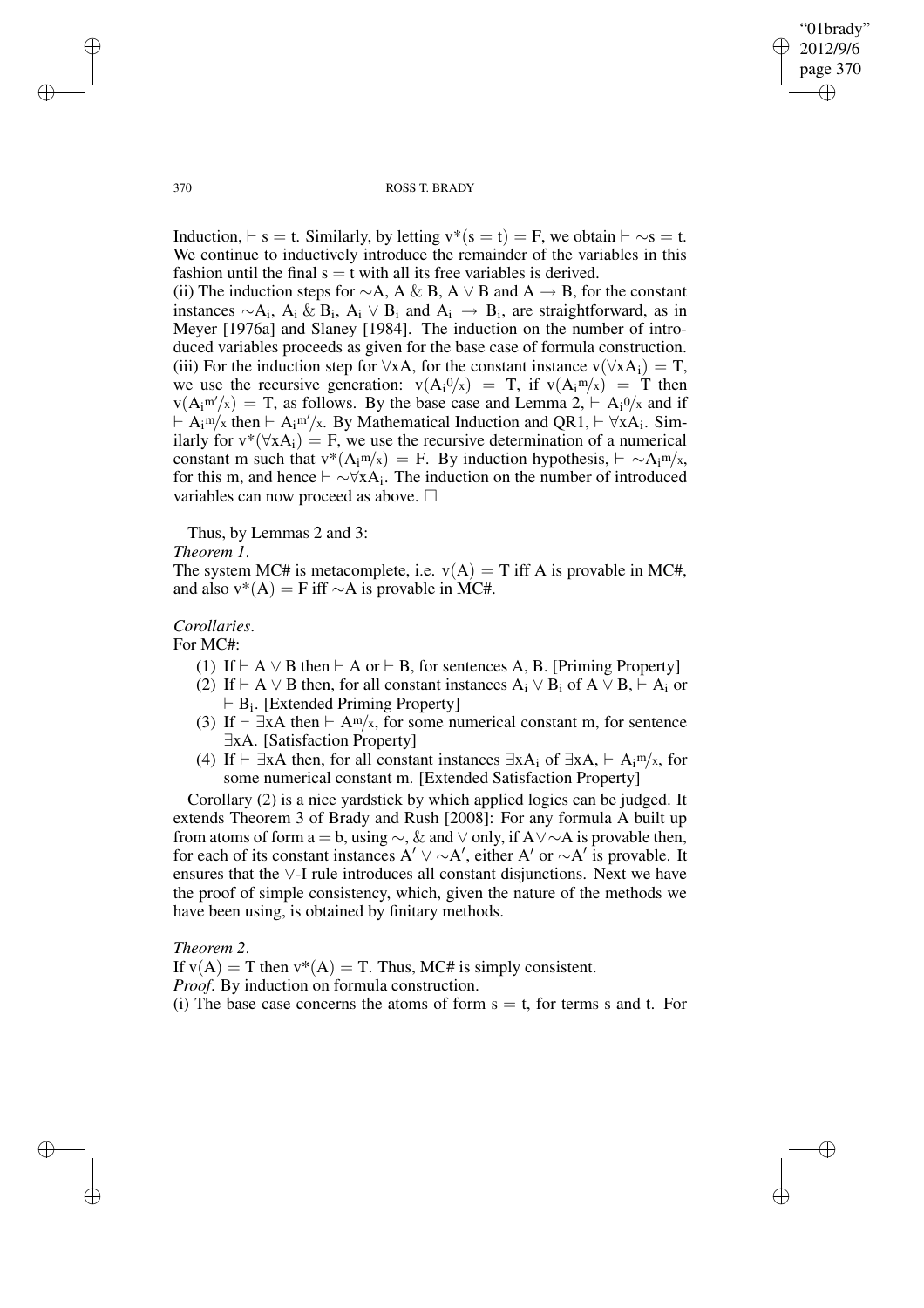#### THE CONSISTENCY OF ARITHMETIC 371

constant terms  $s_i$  and  $t_i$ ,  $v(s_i = t_i) = v^*(s_i = t_i)$ , and hence the theorem holds. For terms s and t with variables,  $v(s = t) = T$  and  $v^*(s = t) = F$ clearly cannot both hold.

(ii) For sentences A and B, if  $v(A \& B) = T$  then, by using the induction hypothesis for A and B,  $v^*(A \& B) = T$ . Similarly, if  $v(A \vee B) = T$  then  $v^*(A \vee B) = T$ , and if  $v(\sim A) = T$  then  $v^*(\sim A) = T$ , also by induction hypothesis. For any sentence  $A \rightarrow B$ , if  $v(A \rightarrow B) = T$  then  $v^*(A \rightarrow B) = T$ , since the latter always holds. For formulae A and/or B with variables, the theorem clearly applies to these cases.

(iii) For a sentence  $\forall xA$ , if  $v(\forall xA) = T$  then, by induction hypothesis,  $v^*(\forall xA)$  cannot be F. Again, for A with other variables,  $v(\forall xA) = T$  and  $v^*(\forall x A) = F$  cannot both hold.  $\Box$ 

### *Theorem 3*.

✐

✐

✐

✐

For all sentences A, built up from atoms using  $\sim$ , & and  $\vee$  only, v(A) =  $v^*(A)$ . Thus, these sentences are negation-complete, as well as consistent. *Proof*. By induction on formula construction. The base case is as for Theorem 2. The induction steps for ∼, & and ∨, follow by converse reasoning to that of Theorem 2.  $\Box$ 

# *Theorem 4*.

The rule CR1,  $\sim$ s = t, s = t  $\vee$  B  $\Rightarrow$  B, is an admissible rule of MC#. *Proof.* Let  $\vdash \sim$ s = t and  $\vdash$  s = t  $\lor$  B. Then, for all their respective constant instances,  $\vdash \sim s_i = t_i$  and  $\vdash s_i = t_i \vee B_i$ , and, by Corollary (1) above,  $\vdash s_i = t_i$  or  $\vdash B_i$ . By Theorem 2,  $\vdash B_i$ , and by Lemma 2,  $v(B_i) = T$ , for all constant instances. By the proof method of Lemma 2,  $v(B) = T$ , and, by Theorem  $1, \vdash B$ .  $\Box$ 

### *Corollary*.

The DS,  $\sim$ A, A  $\vee$  B  $\Rightarrow$  B, is also an admissible rule of MC#. *Proof*. The proof of Theorem 4 equally applies to general formulae A in place of  $s = t$ .  $\Box$ 

This corollary allows us to add the full DS as a rule of the system MC#, as each of its rules just preserve true metavaluations and hence theoremhood in MC#, and thus the DS cannot cause a non-theorem to be derived. Then, the unprovability arguments of Lemma 1 will still apply, as the true metavaluations do characterize a simply consistent subtheory of the inconsistent modular arithmetic used in the proof of this lemma.

Ex Falso Quodlibet, A,  $\sim A \Rightarrow B$ , can be derived from the DS by the familiar Lewis argument. This rule proves useful in deriving rules in arithmetic, as it can ensure that a rule A  $\Rightarrow$  B continues to hold when  $\sim$ A is a theorem. Rules are always stated in general terms even though they only apply

"01brady" 2012/9/6 page 371

✐

✐

✐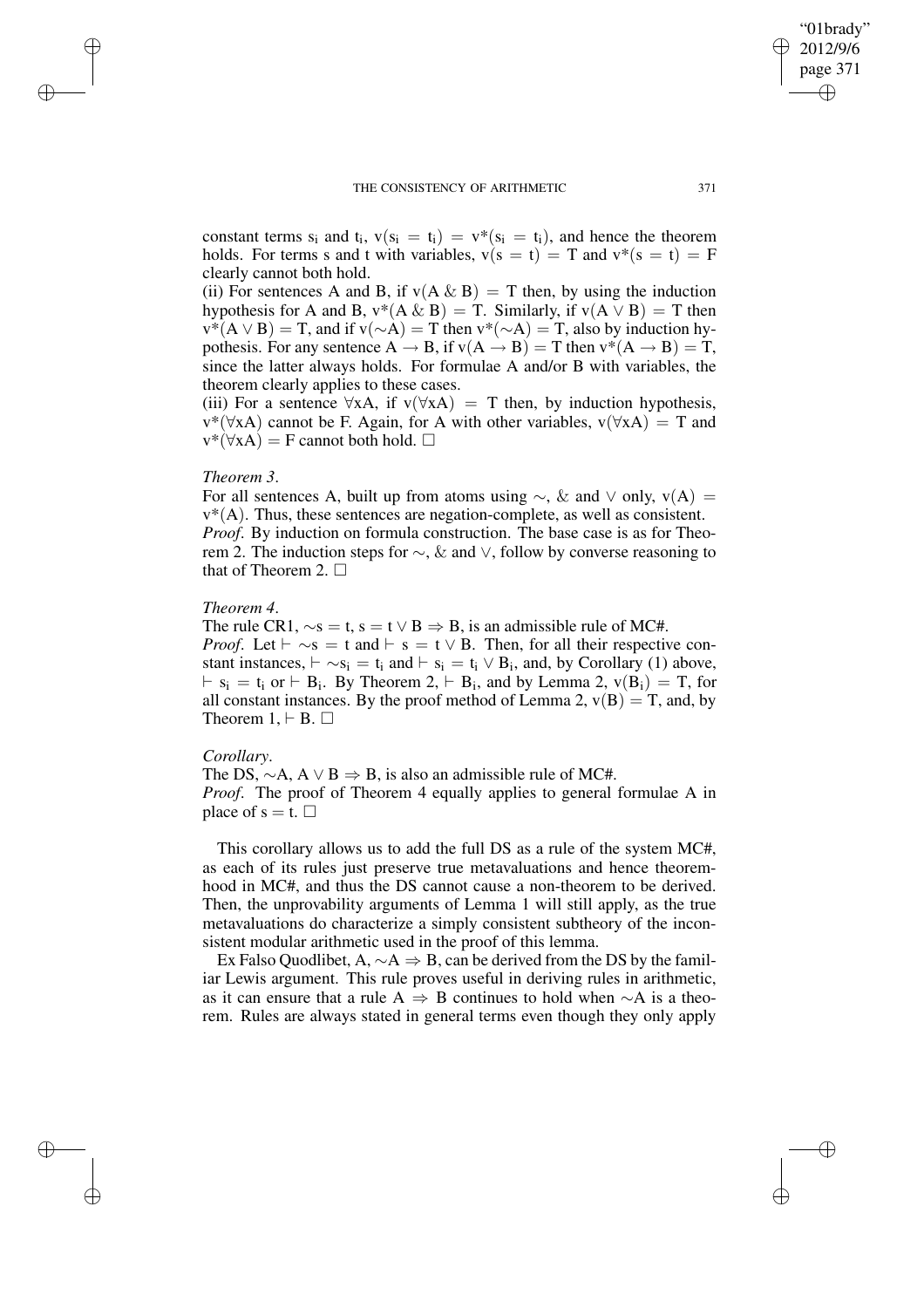✐

#### 372 ROSS T. BRADY

in the case when all their premises are theorems, and thus EFQ will aid us in showing that a rule continues to hold even when the negation of one of its premises is a theorem. We will use the DS and EFQ in this way in the proofs of Section 6 below.

The DS is also added to the derivations, A, B  $\Rightarrow$  C and A, B<sup>m</sup>/x  $\Rightarrow$  C<sup>m</sup>/x of MR1 and QMR1, respectively. When we apply MR1 to the DS, we get D ∨  $\sim$  A, D ∨ A ∨ B  $\Rightarrow$  D ∨ B, a strengthened form of the DS, which would still be admissible in the manner of Theorem 4. Further, if we apply QMR1 to the DS to yield  $\sim$ A,  $\exists$ x(A ∨ B)  $\Rightarrow \exists$ xB, then this can be transformed to  $~\sim$ A, A ∨ ∃xB  $\Rightarrow$  ∃xB, an instance of the DS and thus admissible. Note that the form  $\exists x \sim A$ ,  $A \lor B \Rightarrow \exists xB$  does not apply as x should be free in  $A \lor B$ .<sup>6</sup>

### 5. *Extending these Results to Metacomplete Logics*

For which logics do the above proofs of results go through? Clearly, since metavaluations are used to model the logic, the logics will need to be metacomplete. At the sentential level, M1- and M2-metacomplete logics, as defined in Slaney [1987], would normally suffice for Lemmas 2 and 3, and we can choose either to include or exclude the distribution axiom, A & (B ∨  $(C) \rightarrow (A \& B) \vee (A \& C)$ , and choose either to include the meta-rule 'if A,  $B \Rightarrow C$  then  $D \vee A$ ,  $D \vee B \Rightarrow D \vee C'$ , the meta-rule 'if  $A \Rightarrow B$  then  $C \vee A \Rightarrow C \vee B'$ , or no meta-rule at all.

However, since we have changed the usual order of application, i.e. completeness before soundness, and we have proved soundness first before completeness, some of the soundness proofs that rely on completeness will not be able to be proved. These include the key axioms,  $A \rightarrow A \rightarrow B \rightarrow B$ ,  $(A \rightarrow B \rightarrow C) \rightarrow B \rightarrow A \rightarrow C$  and  $A \rightarrow B \rightarrow A$ , where 'if  $v(A) = T$  then  $\vdash A'$  or the same with B are needed, and so we cannot include these axiom-forms in our logics. Nevertheless, we can include some

✐

✐

✐

<sup>&</sup>lt;sup>6</sup> Nevertheless, there is a proof of  $\forall x(A \lor B) \Rightarrow A \lor \forall xB$ , in the special case where A is classical, i.e. the LEM, A  $\vee \sim A$ , and the DS,  $\sim A$ , A  $\vee B \Rightarrow B$ , both hold for A. Here, if A is quantifier-free and '→'-free, A will satisfy the LEM. For such an A, apply the DS: ∼A,  $A \vee \overline{B}^{a}/x \Rightarrow B^{a}/x$ . Then, by QA1 and QR1,  $\sim A$ ,  $\forall x(A \vee B) \Rightarrow \forall xB$ , and so by MR1,  $A \vee \sim A$ ,  $A \lor \forall x (A \lor B) \Rightarrow A \lor \forall x B$ . Hence,  $\forall x (A \lor B) \Rightarrow A \lor \forall x B$ .

Note that the derivation of  $\forall x(A \lor B) \Rightarrow \exists x A \lor \forall xB$ , mentioned in footnote 5, requires the replacement of A in  $\forall x(A \lor B) \Rightarrow A \lor \forall xB$  by  $\exists xA$ . Since  $\exists xA$  need not satisfy the LEM, this existential form need not follow here. Also, note that the counter-example given at the beginning of Section 4 involved this existential form and thus will rely on the nonclassicality of  $\exists xA$  in order to work. Moreover, it can be shown that  $\exists xA \lor \sim \exists xA$  and  $\forall x(A \lor B) \Rightarrow \exists x A \lor \forall x B$  are inter-derivable, given the DS for  $\exists x A$  and the LEM for  $A^b/x$ (b not free in A).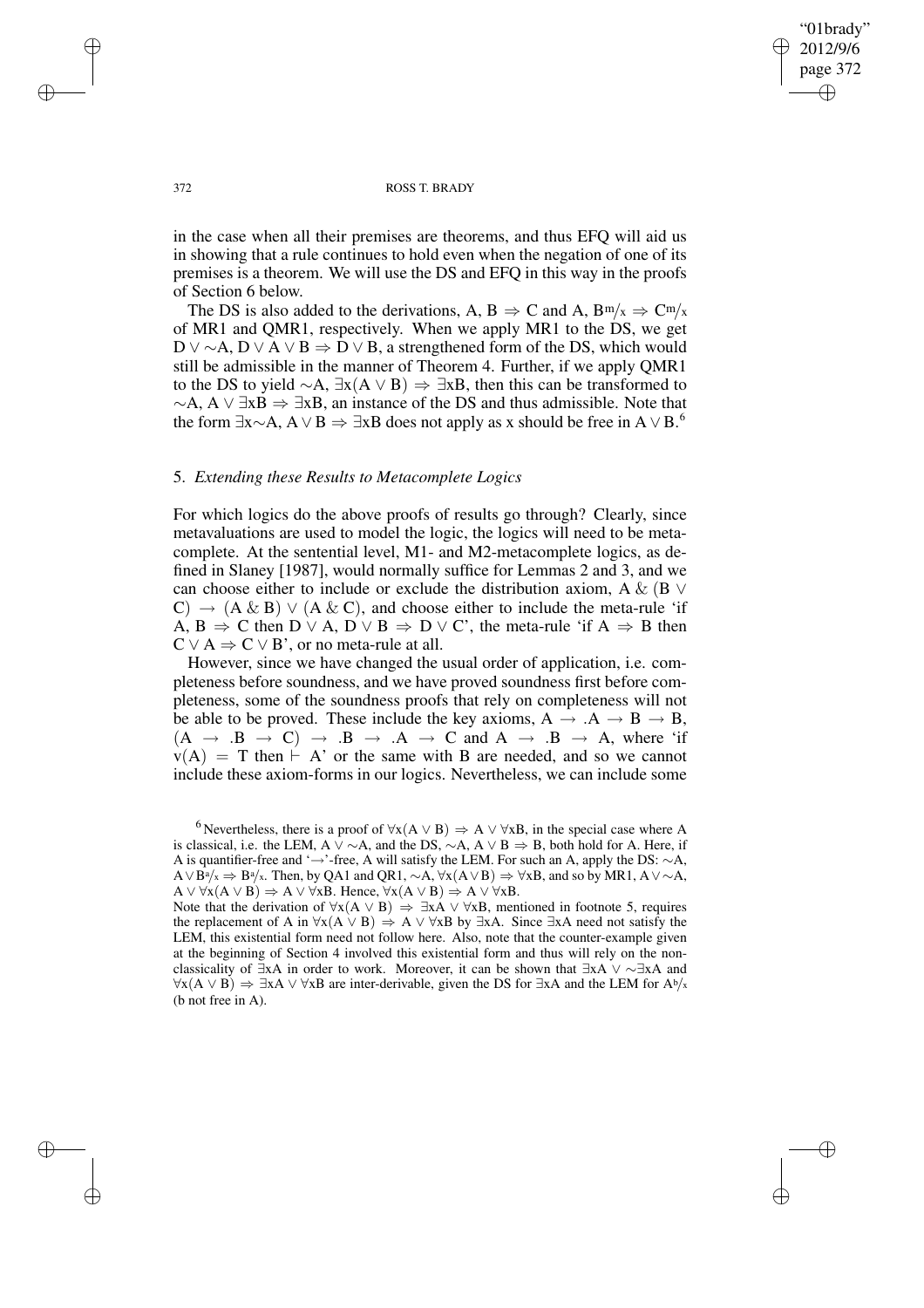#### THE CONSISTENCY OF ARITHMETIC 373

weakened forms, obtained by replacing an ' $\rightarrow$ ' by a rule ' $\Rightarrow$ ' or by replacing its antecedent by an ' $\rightarrow$ '-formula. Thus, we could include the rules,  $A \Rightarrow A \rightarrow B \rightarrow B$ ,  $A \rightarrow B \rightarrow C$ ,  $B \Rightarrow A \rightarrow C$  and  $A \Rightarrow B \rightarrow A$ , and the axioms,  $A \rightarrow B \rightarrow A \rightarrow B \rightarrow C \rightarrow C$ ,  $(A \rightarrow B \rightarrow C \rightarrow D) \rightarrow B \rightarrow$  $C \rightarrow A \rightarrow D$  and  $A \rightarrow B \rightarrow C \rightarrow A \rightarrow B$ . We could also include the weakened axiom  $A \rightarrow A \rightarrow A$ .

However, there is still one more consideration. All these logics, bar those with the rule,  $A \Rightarrow B \rightarrow A$ , or with the axiom,  $A \rightarrow B \rightarrow C \rightarrow A \rightarrow B$ , are contained in RM3 and do not include the DS, and so suffice for Lemma 1. Again, the DS can be admissibly added to the arithmetic, once it is shown to be consistent. The quantificational axioms and rules are just those of MCQ- .

We first present just the sentential axioms and rules that are not included in MC, and then point out which combinations yield M1-logics and which yield M2-logics, all of which will suffice as the sentential basis for the results of this paper.

### *Additional Axioms*.

✐

✐

✐

✐

11. A &  $(B \vee C) \rightarrow (A \& B) \vee (A \& C)$ . 12.  $A \rightarrow B \rightarrow C \rightarrow A \rightarrow C \rightarrow B$ . 13.  $A \rightarrow B \rightarrow .B \rightarrow C \rightarrow .A \rightarrow C$ . 14.  $(A \rightarrow B \vee C) \& (A \& B \rightarrow C) \rightarrow .A \rightarrow C$ . 15.  $\mathbf{A} \rightarrow \mathbf{B} \rightarrow \mathbf{A} \rightarrow \mathbf{B} \rightarrow \mathbf{C} \rightarrow \mathbf{C}$ . 16.  $(A \rightarrow B \rightarrow C \rightarrow D) \rightarrow B \rightarrow C \rightarrow A \rightarrow D$ . 17.  $A \rightarrow .A \rightarrow A$ . *Additional Rules*. 5.  $A \Rightarrow A \rightarrow B \rightarrow B$ .

6.  $A \rightarrow B \rightarrow C$ ,  $B \Rightarrow A \rightarrow C$ .

The basic system B of Routley and Meyer in [RLR1] is MC without A10 and with A9 replaced by the rule:

4. A  $\rightarrow \sim B \Rightarrow B \rightarrow \sim A$ .

A suitable M1-logic is obtained by adding to the system B, zero or more of the axioms A9–14,17. A suitable M2-logic can be obtained by adding rule R5, and then adding to B, zero or more of the axioms A9,11–13,15–17 and the rule R6. For these M2-logics, in the assignment for the metavaluation  $v^*$ , replace ' $v^*(A \rightarrow B) = T'$  by ' $v^*(A \rightarrow B) = T$  iff, if  $v(A) = T$  then  $v^*(B) = T'$ . The assignment  $v^*(A \rightarrow B) = T$  applies to the M1-logics only. We also note that for M2-logics the induction step for formulae  $A \rightarrow B$  still applies in the proof of Theorem 2. Since  $v(A \rightarrow B) = T$  and  $v(A) = T$ ,  $v(B) = T$  follows, and also  $v^*(B) = T$  by the induction hypothesis.

"01brady" 2012/9/6 page 373

✐

✐

✐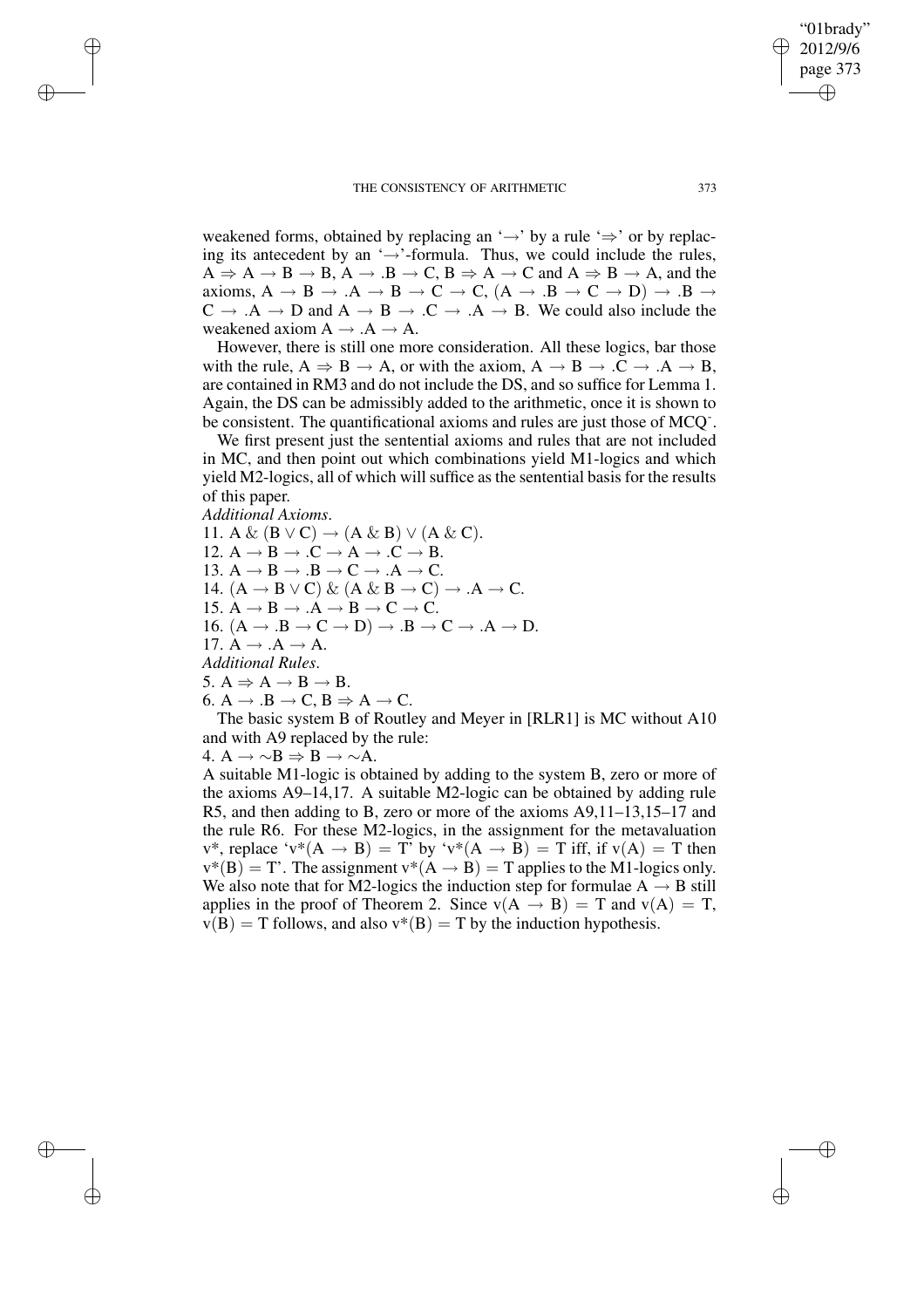374 ROSS T. BRADY

"01brady" 2012/9/6 page 374

✐

✐

✐

✐

### 6. *Comparison with Classical Peano Arithmetic*

Lastly, we will examine the development of arithmetic in Mendelson's  $[1964]$ <sup>7</sup> to compare what our system can and cannot do in relation to the classical Peano arithmetic. The inclusion of existential distribution, A &  $\exists xB \Rightarrow$  $\exists$ x(A & B), will make quite a difference to the formal development of arithmetic as  $s < t$  and  $t \mid s$  (t is a divisor of s) are defined in terms of an existential quantifier, as can s  $\leq t$  and  $\sim$ s = t. Thus, existential quantifiers can be moved around in the standard classical way, even if universal quantifiers are more restricted in their movements.

One advantage of arithmetic is that all negative classical statements can be rendered positive. Just push negations through the formula until they attach to identity statements of form,  $\sim$ s = t, and replace them by  $\exists x (s + x' =$ t)  $\forall \exists x (t + x' = s)$ . Then, it would leave the only restriction on classical Peano arithmetic as the restriction on distribution of universal quantifiers over disjunction.

We now proceed to examine Chapter 3 'Formal Number Theory' of Mendelson [1964] in some detail. We start with the axioms of his system S of arithmetic and then explore each of his propositions from 3.1 to 3.11. We should first note that the inferential propositions amongst these are stated in '⊃'-form. Most often, these will be proved in rule-form and converted to '⊃'-form using the LEM and MR1, as follows:

Given A  $\Rightarrow$  B,  $\sim$ A  $\vee$  A  $\Rightarrow$   $\sim$ A  $\vee$  B, by MR1, and hence A  $\supset$  B, due to the LEM.

Occasionally, we will prove A ⊃ B in the form  $\sim$ A  $\vee$  B, in which case the rule-form easily follows by the DS. Recall that the LEM holds for all formulae of form  $s = t$  and for all formulae built from these by using the connectives  $\sim$ , &, ∨. Moreover, we will prove the LEM for s < t and t | s along the way, enhancing the range of available '⊃'-forms of inferential propositions.

Mendelson lists the axioms of S, as follows: [We convert the symbolism, as appropriate.]

 $(S1)$  a = b  $\supset$  (a = c  $\supset$  b = c).  $(S2) a = b \supset a' = b'.$  $($ S3 $) 0 \neq a'$ .  $(S4)$   $a' = b' \supset a = b$ . (S5)  $a + 0 = a$ .  $(S6)$  a + b' =  $(a + b)'$ . (S7)  $a \times 0 = 0$ .

 $<sup>7</sup>$  More recent editions such as the 5th, dated 2010, are little different in this chapter.</sup>

✐

✐

✐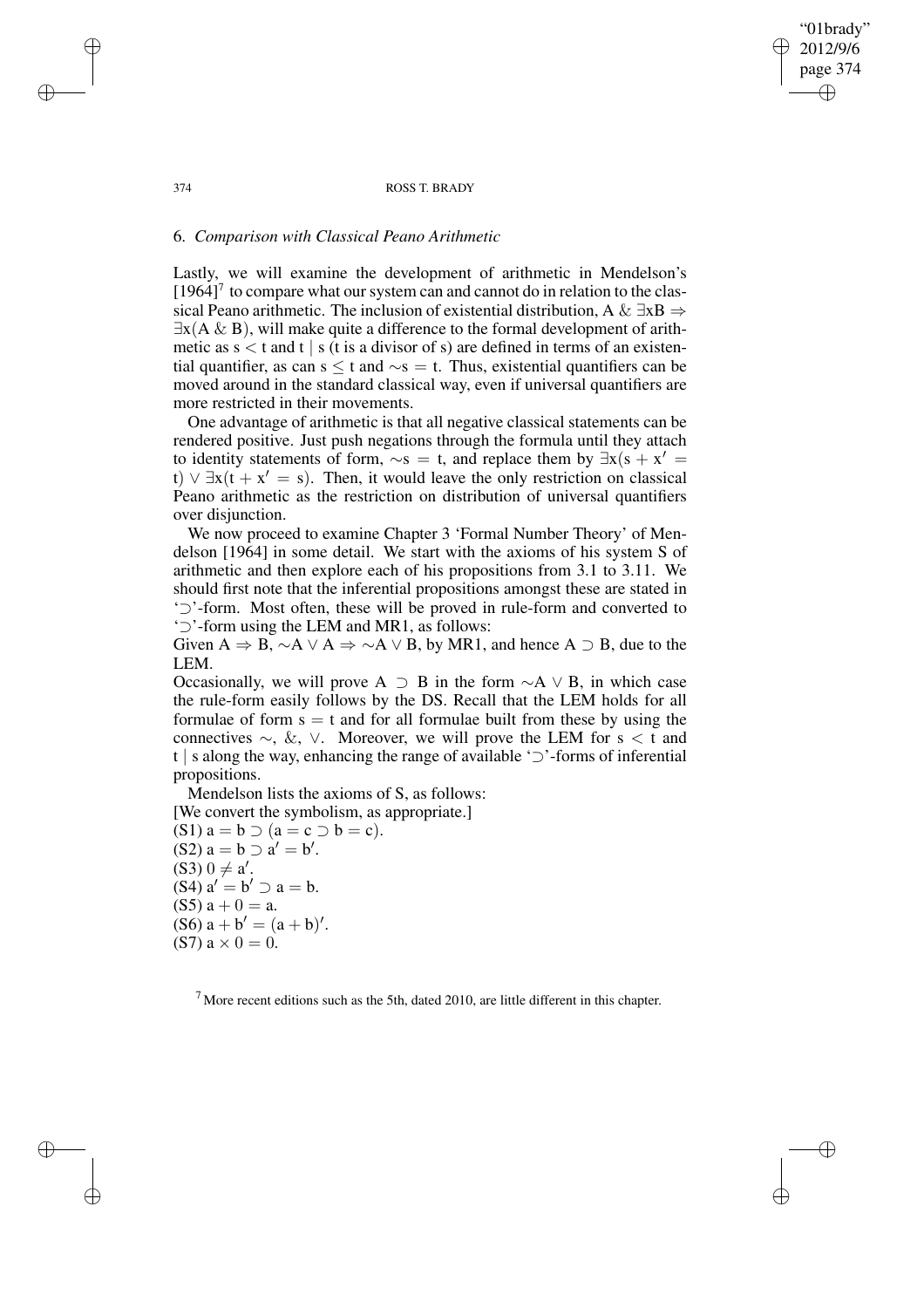# (S8)  $a \times b' = a \times b + a$ .

✐

✐

✐

✐

 $(S9) A(0) \supset (\forall x (A(x) \supset A(x')) \supset \forall x A(x))$ , for any A(x).

(S3), (S5), (S6), (S7) and (S8) are directly provable in our system MC#, whilst  $(S1)$ ,  $(S2)$  and  $(S4)$  are provable from their rule-forms with help from the LEM. Because of the generality of the formula A in (S9), the LEM will not be available here and the meta-rule-form NMR1: if  $A(m) \Rightarrow A(m')$ then  $A(0) \Rightarrow A(t)$ , will be left as it stands, replacing (S9). In any case, this form is stronger than (S9) in that the rule  $A(m) \Rightarrow A(m')$  is easier to show than the '⊃'-form. And, Mathematical Induction is usually applied in ruleform anyway, in deducing a universal conclusion from the Base Case and the Induction Step, which was established by deducing  $A(x')$  from  $A(x)$ .

Mendelson's  $(S1')-(S8')$  are simply  $(S1)$ – $(S8)$  with terms substituted for variables, easily done via QR1 and QA1 in MC#. His Proposition 3.2(a)–(o) is as follows:

 $(a) t = t.$ (b)  $t = r \supset r = t$ .  $(c) t = r \supset (r = s \supset t = s).$ (d)  $r = t \supset (s = t \supset r = s)$ .  $(e) t = r \supset t + s = r + s.$ (f)  $t = 0 + t$ . (g)  $t' + r = (t + r)'$ . (h)  $t + r = r + t$ . (i)  $t = r \supset s + t = s + r$ . (j)  $(t + r) + s = t + (r + s)$ . (k)  $t = r \supset t \times s = r \times s$ . (1)  $0 \times t = 0$ .  $(m) t' \times r = t \times r + r.$ (n)  $t \times r = r \times t$ . (o)  $t = r \supset s \times t = s \times r$ .

The proofs in MC# of (a)–(o) can be carried out in rule-form in the style of Mendelson, with appropriate '⊃'-forms introduced by MR1 and the LEM, instead of using the Deduction Theorem. However, we can use the identity axioms and rule to expedite the proofs of  $(a)$ – $(e)$ , $(i)$ , $(k)$ , $(o)$ . Note that if mathematical induction is used to prove (e) or (k), induction on 's' can be carried out in the respective consequent formulae, under assumption, with the '⊃' added afterwards.

Mendelson's Corollary 3.3 essentially consists of the identity axiom IA1 and the identity rule IR1. Proposition  $3.4(a)$ –(d) is as follows:

(a)  $t \times (r + s) = (t \times r) + (t \times s)$ . (b)  $(r + s) \times t = (r \times t) + (s \times t)$ .

(c)  $(t \times r) \times s = t \times (r \times s)$ .

(d)  $t + s = r + s \supset t = r$ .

The proofs of (a)–(c) are as in Mendelson, but the mathematical induction

"01brady" 2012/9/6 page 375

✐

✐

✐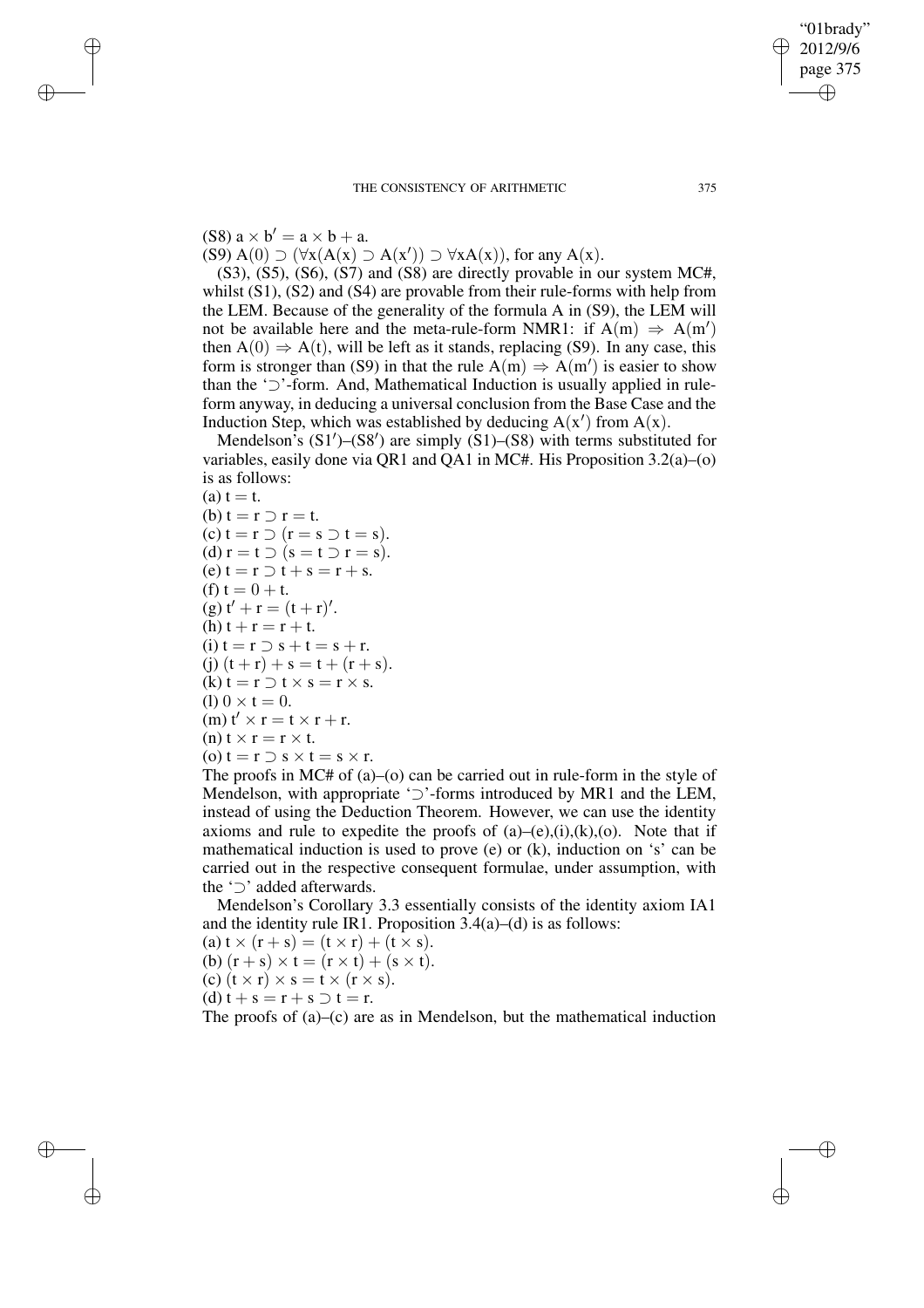✐

#### 376 ROSS T. BRADY

proof of (d) is applied to 's' in the whole ' $\supset$ '-formula. And, as given above, all the previous '⊃'-forms have been introduced by use of the LEM and MR1.

The numerals  $\overline{1}$ ,  $\overline{2}$ , ... are defined for Proposition 3.5 as 0', 1', ... We set out  $3.5(a)$ –(j), as follows:

(a)  $t + \overline{1} = t'$ . (b)  $t \times \overline{1} = t$ . (c)  $t \times \overline{2} = t + t$ . (Etc. for 3, 4, ...) (d)  $t + s = 0 \supset t = 0$  &  $s = 0$ . (e)  $t \neq 0 \supset (s \times t = 0 \supset s = 0).$ (f)  $t + s = \overline{1} \supset (t = 0 \& s = \overline{1}) \vee (t = \overline{1} \& s = 0).$ (g)  $t \times s = \overline{1} \supset (t = \overline{1} \& s = \overline{1}).$ (h)  $t \neq 0 \supseteq \exists y(t = y').$ (i)  $s \neq 0 \supset (t \times s = r \times s \supset t = r).$ (j)  $t \neq 0 \supset (t \neq \overline{1} \supset \exists y(t = y'')).$ Again, we follow Mendelson's style of proof. For (d), the induction is ap-

plied to 's' in the whole formula, and, for the induction step, we use the theorem,  $\sim(t+m)' = 0$ , applying  $\sim A \rightarrow \sim A \vee B$  to establish t + m' = 0 ⊃  $t = 0 \& m' = 0$ , without using the induction hypothesis. For (e), induction is on 's' in the consequent '⊃'-formula, while the main '⊃' is added later. Again, the induction hypothesis is not used. Also for (f), induction is on 's' and the induction hypothesis is not used. For (g), induction is also on 's', and, for (h), induction is on 't' with no use of induction hypothesis. For (i), induction is on 'r' and follows the proof as laid out in Mendelson, the introduction of the universal quantifier over x in the 't'-position being used to allow a different substitution from 't' to be made. For (j), we use induction on 't'.

We set out only Proposition 3.6(a), as (b) and (c) are outside the scope of the arithmetic derivations we are exploring in this paper.

(a) For any natural numbers m and n, if  $m \neq n$  then  $\overline{m} \neq \overline{n}$ , and also,  $\overline{m + n} = \overline{m} + \overline{n}$  and  $\overline{m \times n} = \overline{m} \times \overline{n}$ .

The proofs follow Mendelson, the latter two by induction on n in the metalanguage.

We introduce the following definitions for use in Proposition 3.7.

 $t < s$  for  $\exists w (w \neq 0 \& t + w = s)$ .  $t \leq s$  for  $t \leq s \vee t = s$ .  $t > s$  for  $s < t$ .  $t \geq s$  for  $s \leq t$ .  $t \leq s$  for ~ $(t < s)$ . Proposition  $3.7(a)$ –(z) is as follows: (a)  $t \neq t$ . (b)  $t < s \supset (s < r \supset t < r)$ .

✐

✐

✐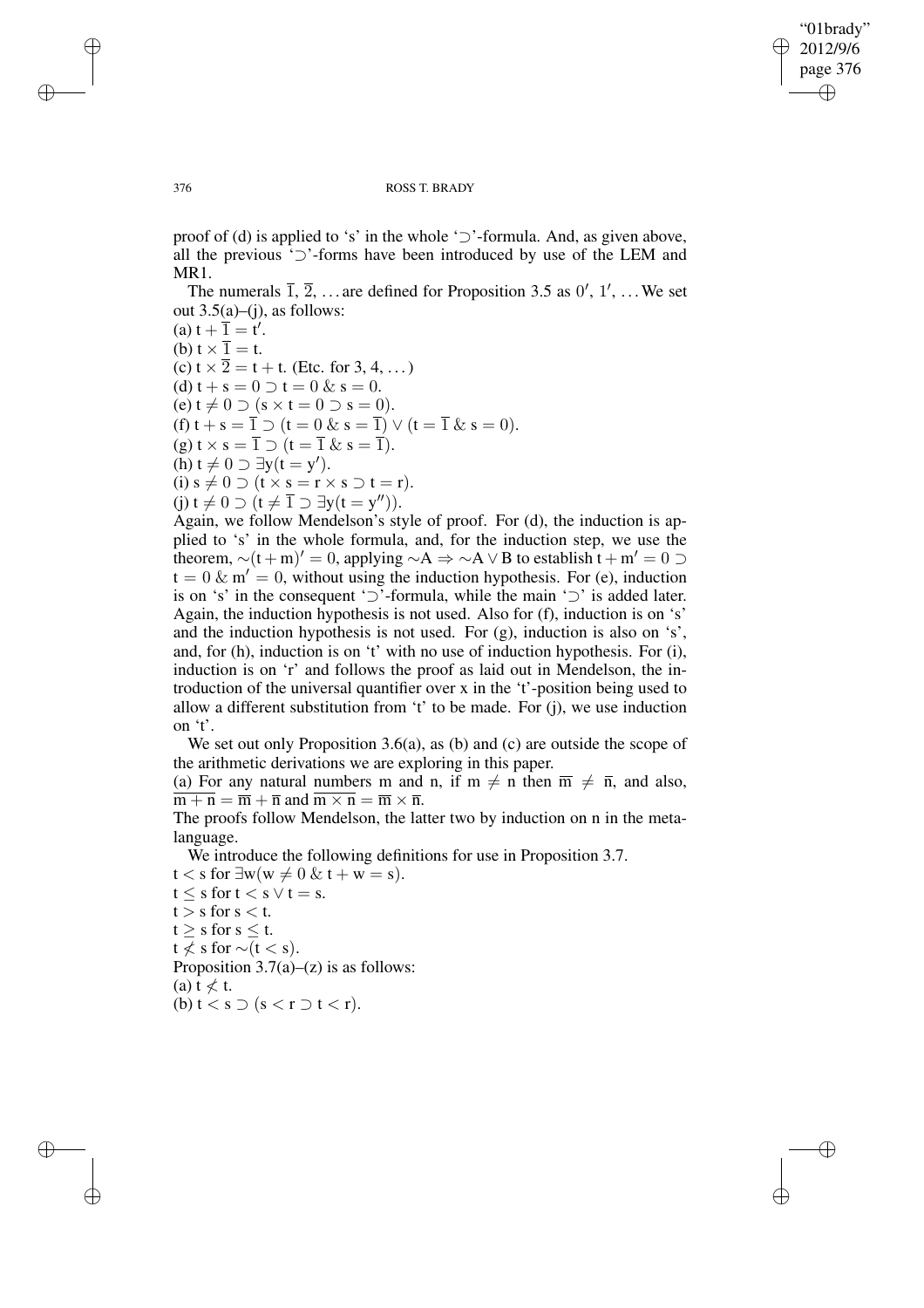✐

#### THE CONSISTENCY OF ARITHMETIC 377

 $(c)$  t  $<$  s  $\supset$  s  $\nless$  t. (d)  $t < s \equiv t + r < s + r$ .  $(e)$  t  $\leq t$ . (f)  $t \leq s \supset (s \leq r \supset t \leq r)$ .  $(g) t \leq s \equiv (t + r \leq s + r).$ (h)  $t \leq s \supset (s < r \supset t < r)$ . (i)  $0 \leq t$ .  $(j)$   $0 < t'$ .  $(k) t < r \equiv t' \leq r.$ (1)  $t \le r \equiv t < r'$ .  $\lim_{t \to \infty} t < t'.$ (n)  $(0 < \overline{1}) \& (\overline{1} < \overline{2}) \& (\overline{2} < \overline{3}) \& \dots$ (o)  $t \neq r \supset (t < r \vee r < t).$ (o')  $t = r \vee t < r \vee r < t$ . (p)  $t \leq r \vee r \leq t$ . (q)  $t + r \geq t$ .  $(r) r \neq 0 \supset t + r > t.$ (s)  $r \neq 0 \supset t \times r \geq t$ . (t)  $r \neq 0 \equiv r > 0$ . (u)  $r > 0 \supset (t > 0 \supset r \times t > 0)$ . (v)  $r \neq 0 \supset (t > \overline{1} \supset t \times r > r).$  $(w) r \neq 0 \supset (t < s \equiv t \times r < s \times r).$  $(x)$   $r \neq 0$   $\supset$   $(t \leq s \equiv t \times r \leq s \times r)$ .  $(y)$  t  $\not\leq 0$ .  $(z) t \leq r \& r \leq t \supset t = r.$ 

✐

✐

✐

✐

Now, the LEM does not initially hold for any of the above definitions which are based on that for  $t < s$ . This is because the existential quantifier in the definitions goes beyond the scope of our previous proof of the LEM. So, each of the 3.7 '⊃'-forms are first proved in rule-form, i.e. with '⇒' replacing each '⊃' occurring within, and hence with '⇔' replacing '≡'. Then, the LEM will be proved for  $t < s$ , using some of these rule-forms, which will then enable each of the above '⊃'-forms to be proved. Of course, those ' $\supset$ '-forms with 't  $\neq$  r' or 'r  $\neq$  0' as an antecedent can be obtained without this result.

The proofs of the rule-forms of  $3.7(a)$ –(z) will still follow Mendelson's style of proof. For 3.7(b) and subsequently (and also previously for 3.5(i)), Mendelson's use of his Rule C is replaced by our use of the meta-rule QMR1. After an existential statement  $\exists w \overline{A}(w)$  is reached, we introduce  $A^a/w$  as an assumption, with 'a' new to the proof. Then, we prove a conclusion, usually without the 'a', and apply OMR1. For 3.7(b), we note the role of the existential distribution rule, A &  $\exists wB \Rightarrow \exists w(A \& B)$  in carrying this out. In 3.7(f) and subsequently, we use the rule version of disjunction elimination: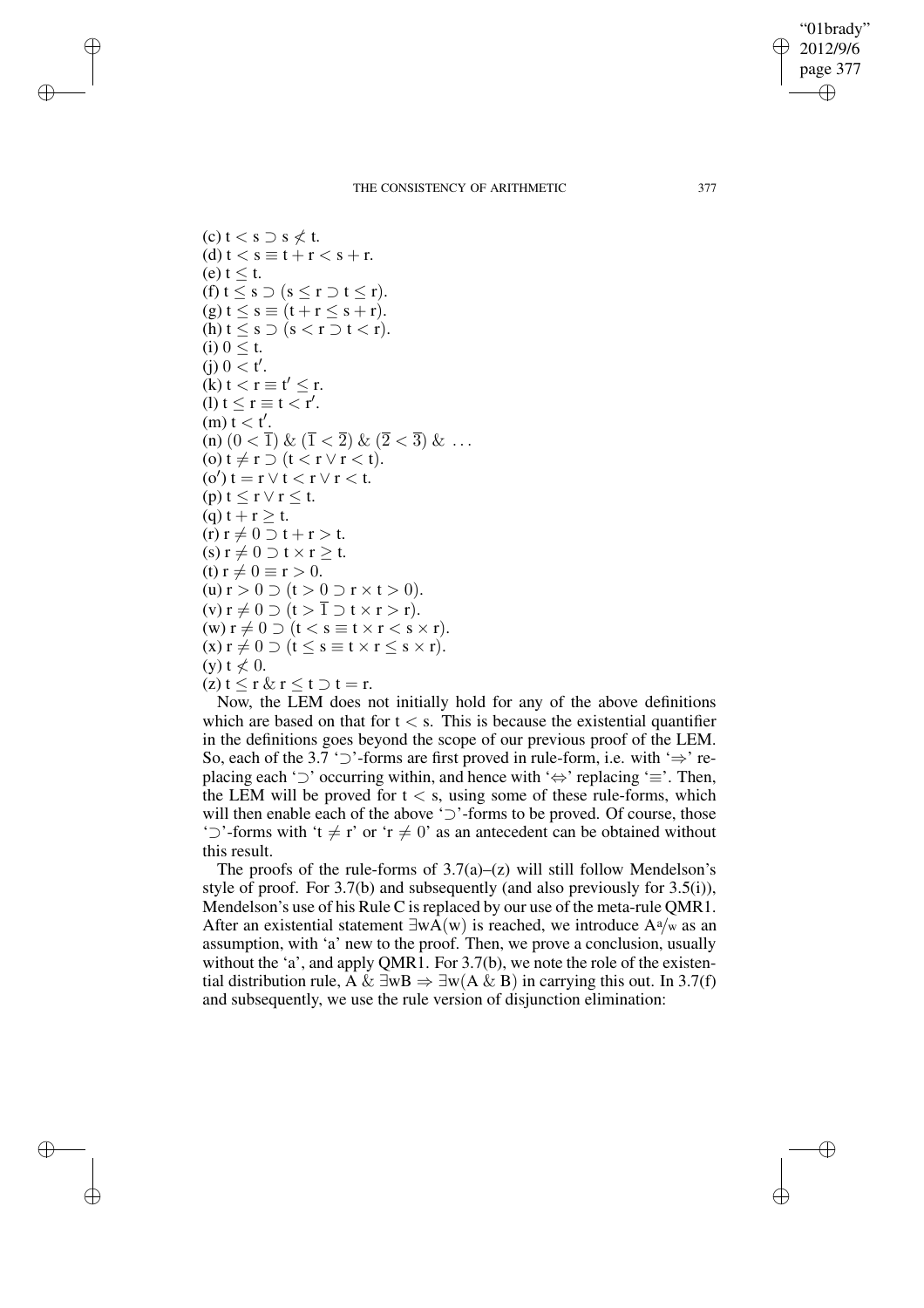"01brady" 2012/9/6 page 378 ✐ ✐

✐

✐

378 ROSS T. BRADY

if A  $\Rightarrow$  C and B  $\Rightarrow$  C then A  $\lor$  B  $\Rightarrow$  C. [This is easily proved using MR1.] Note that  $3.7(m)$  is best proved before (k), (o') before (o), and (y) before (w).

Since  $3.7(\sigma')$  is akin to the LEM for  $t < r$ , we will set out the proof. We use mathematical induction on 'r' in the formula  $\forall x(x = r \lor x < r \lor r < x)$ . For the base case,  $0 \le a$ , by (i), and hence  $a = 0 \lor a < 0 \lor 0 < a$  and  $\forall x(x = 0)$  $0 \vee x < 0 \vee 0 < x$ ). For the induction step, let  $\forall x (x = m \vee x < m \vee m < x)$ . Now, by 3.5(h),  $a = 0 \lor \exists y (a = y')$ . By (j),  $a = 0 \Rightarrow a = m' \lor a < m' \lor m'$ a. Let  $a = b'$ . Then, by induction hypothesis,  $b = m \lor b < m \lor m < b$ , and then  $b' = m' \vee b' < m' \vee m' < b'$ , by using (k) and (l). Substituting  $a'b'$ ,  $a = m' \vee a < m' \vee m' < a$ , and, by QMR1,  $\exists y(a = y') \Rightarrow a = m' \vee a$  $m' \vee m' < a$ . By MR1,  $a = 0 \vee \exists y (a = y') \Rightarrow a = m' \vee a < m' \vee m' < a$ . Finally,  $a = m' \vee a < m' \vee m' < a$  and  $\forall x(x = m' \vee x < m' \vee m' < x)$ . Thus,  $\forall x(x = r \lor x < r \lor r < x)$  and  $t = r \lor t < r \lor r < t$ .

Further,  $3.7(\text{o}')$  can be used to prove the LEM for s < t, as follows. By 3.7(o'), s = t  $\vee$  s < t  $\vee$  t < s. By (c), t < s  $\Rightarrow$  s  $\not\leq$  t. By (a), s = t  $\Rightarrow$  s  $\not\leq$  t. By MR1,  $s = t \vee t < s \Rightarrow s \nless t$ . So, by MR1,  $s < t \vee s \nless t$ . The LEM then extends to the other definitions:  $t \leq s$ ,  $t > s$ ,  $t \geq s$ ,  $t \leq s$ . Thus, each of the rule-forms in 3.7 can be replaced by their '⊃'-forms.

We conclude 3.7 with a proof of the converse form of 3.7(w):  $r \neq 0$  $(t \times r < s \times r \supset t < s)$ . We use mathematical induction on 's' in the formula  $\forall x (r \neq 0 \supset (x \times r \leq s \times r \supset x \leq s))$ . For the base case,  $\sim a \times r \leq s$  $0 \times r$ , by (y), and hence  $\forall x (r \neq 0 \supset (x \times r < 0 \times r \supset x < 0))$ . For the induction step, let  $\forall x (r \neq 0 \supset (x \times r < m \times r \supset x < m)).$  Let  $r \neq 0$ . Now,  $a = 0 \vee a \neq 0$ . By (j),  $a = 0 \Rightarrow a < m'$  and hence  $a = 0 \Rightarrow a \times r < m' \times r \supset a < m'.$  By 3.5(h),  $a \neq 0 \Rightarrow \exists y(a = y').$  Let  $a = b'$ . By induction hypothesis,  $b \times r < m \times r > b < m$  and hence, by (k) and (l),  $\forall w(w = 0 \lor b \times r + w \neq m \times r) \lor b' < m'$ . Then, by 3.4(d),  $\forall w(w = 0 \lor b' \times r + w \neq m' \times r) \lor b' < m'$ . Hence,  $b' \times r < m' \times r \supset b' < m'$ and, substituting  $a/b'$ ,  $a = b' \Rightarrow a \times r < m' \times r \supset a < m'$ . So, by QMR1,  $\exists y(a = y') \Rightarrow a \times r < m' \times r \supset a < m'$  and  $a \neq 0 \Rightarrow a \times r < m' \times r \supset a < m'.$ Since  $a = 0 \lor a \neq 0$ ,  $a \times r < m' \times r \supset a < m'$ , by MR1. So,  $r \neq 0 \supset (a \times r <$  $m' \times r \supset a < m'$ ), by LEM, and  $\forall x (r \neq 0 \supset (x \times r < m' \times r \supset x < m')).$ 

Proposition  $3.8(a)$ –(c) is as follows:

(a)  $t = 0 \vee \ldots \vee t = k \equiv t \leq k$ , for any natural number k.

(a')  $A(0) \& \dots \& A(\overline{k}) \equiv \overline{\forall x (x \leq \overline{k} \supset A(x))}$ , for any k and formula A.

(b)  $t = 0 \vee \ldots \vee t = \overline{k-1} \equiv t < \overline{k}$ , for any  $k > 0$ .

(b') A(0) & ... & A( $\overline{k-1}$ )  $\equiv \forall x(x < \overline{k} \supset A(x))$ , for any  $k > 0$  and formula A.

(c)  $(\forall x(x < y \supset A(x)) \& \forall x(x \ge y \supset B(x))) \supset \forall x(A(x) \vee B(x)).$ 

3.8(a) can be proved in its ' $\equiv$ '-form by induction on k in the metalanguage, as set out in Mendelson, using the LEM. (a') in its rule-form,  $A(0) \& \dots \&$  $A(\overline{k}) \Leftrightarrow \forall x (x \leq \overline{k} \supset A(x))$ , can be proved using (a). This is not extended

✐

✐

✐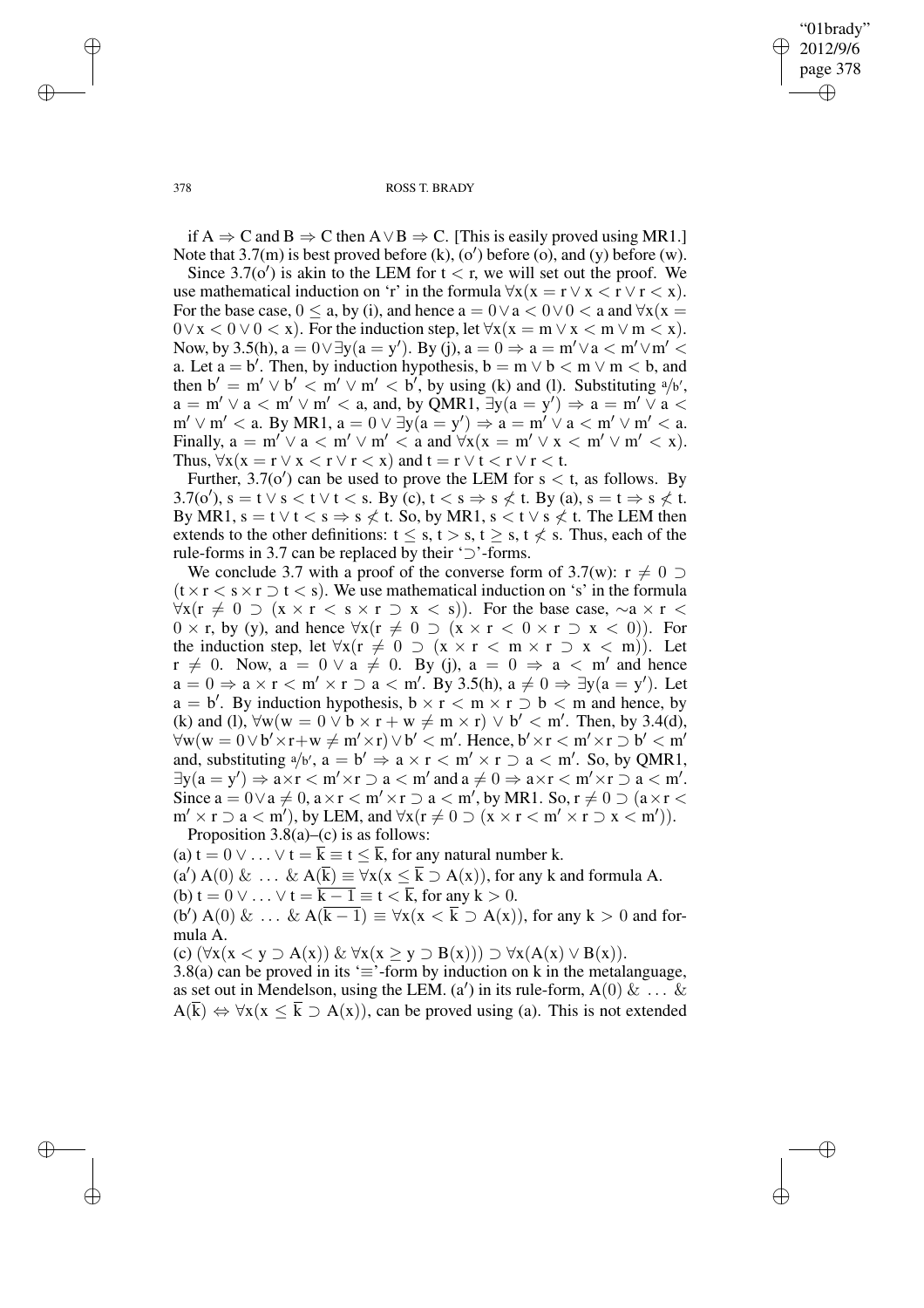to its ' $\equiv$ '- form above, since we do not have the LEM in the generality required for  $A(x)$ . (b) follows as for (a) and (b') is proved in the form,  $A(0) \& \ldots \& A(\overline{k-1}) \Leftrightarrow \forall x(x < \overline{k} \supset A(x))$ , and again this is not extended to its ' $\equiv$ '-form above. (c) also follows in its rule-form,  $(\forall x(x < y \supset$  $A(x)$ ) &  $\forall x(x \ge y \supset B(x))) \Rightarrow \forall x(A(x) \vee B(x))$ , and is not extended to its above '⊃'-form.

Proposition 3.9(a)–(b), with Exercise: (a) (Complete Induction)  $\forall x (\forall z (z \le x \supset A(z)) \supset A(x)) \supset \forall x A(x)$ . (b) (Least Number Principle)  $A(x)$  ⊃  $\exists y(A(y) \& \forall z(z < y \supset \sim A(z)))$ . (Ex.) (Method of Infinite Descent):  $\forall x(A(x) \supset \exists y(y \langle x \& A(y)) )$  $\forall x \sim A(x)$ .

3.9(a) can be proved in the meta-rule formulation:

 $(\forall z(z \leq t \supset A(z) \Rightarrow A(t)) \Rightarrow \forall x A(x).$ 

✐

✐

✐

✐

The proof follows that of Mendelson, with B(s) as  $\forall z(z \le s \supset A(z))$ , by mathematical induction on 's' in  $B(s)$ .

However, 3.9(b) is provable in the contraposed rule-form:

 $\sim \exists y(A(y) \& \forall z(z < y \supset \sim A(z))) \Rightarrow \forall y \sim A(y).$ 

The proof follows Mendelson, using (a), but the rule does not contrapose due to the lack of LEM for the premise. This is mainly because of the generality of the formula A, but there could also be a problem with the two quantifiers. There is a reasonable prospect, for some specific A such that the LEM holds for it, of obtaining the least number satisfying A and thus being able to derive the least-number principle in rule-form and hence in '⊃'- form.

(Ex.) is provable in rule-form:  $\forall x(A(x) \supset \exists y(y < x \& A(y))) \Rightarrow \forall x \sim A(x)$ , using  $3.9(a)$ .

We then introduce the notion of divisibility.

t | s for  $\exists z$ (s = t x z). (t divides s, or s is divisible by t.) Proposition 3.10(a)–(h), with Exercises 1 and 2:  $(a) t | t$ . (b)  $\overline{1}$  | t. (c) t | 0. (d) t | s & s | r  $\supset$  t | r. (e) s  $\neq 0$  & t | s  $\supset t \leq s$ . (f) t | s & s | t  $\supset$  s = t.  $(g)$  t | s  $\supset$  t | (r  $\times$  s). (h) t | s & t | r  $\supset$  t | (s + r).  $(Ex.1)$  t  $\vert \overline{1} \supset t = \overline{1}$ .  $(Ex.2)$  t | s & t | s'  $\supset t = \overline{1}$ . We prove  $(a)$ – $(c)$  and the rule-forms of  $(d)$ – $(h)$ . In the proof of the rule-form

of (f), we consider the three cases,  $s \neq 0$ ,  $t \neq 0$  and  $s = t = 0$ . Exercise 1 is provable in ' $\supset$ '-form starting with  $t \neq \overline{1} \vee t = \overline{1}$ , whereas Exercise 2 is proved in rule-form, as follows. Let  $s = t \times a$  and  $s' = t \times b$ , for some a and

"01brady" 2012/9/6 page 379

✐

✐

✐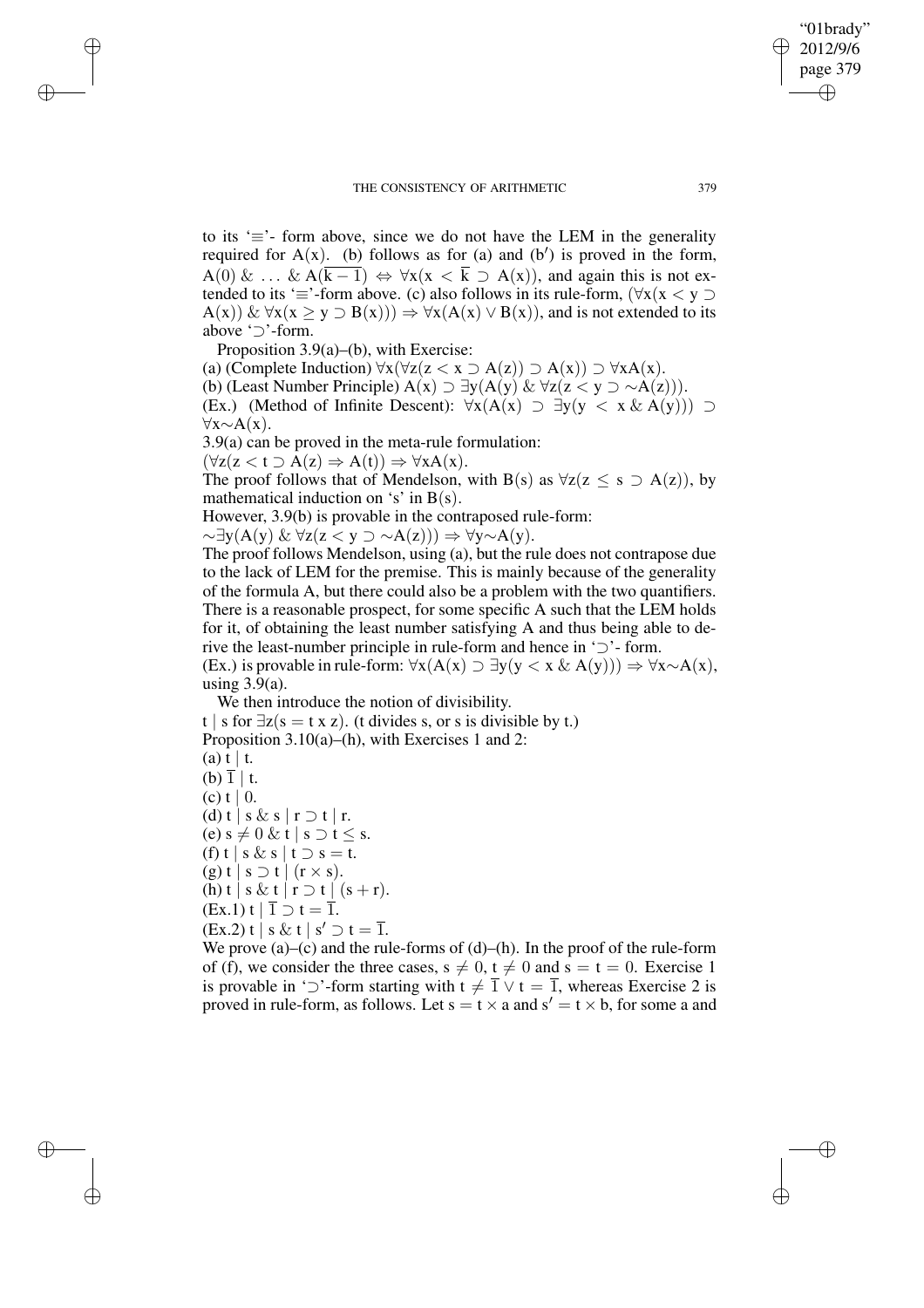✐

#### 380 ROSS T. BRADY

b, and so  $t \times b = t \times a + \overline{1}$ . By letting  $b < a$ , prove  $\overline{1} = 0$ , and similarly, by letting  $a = b$ , prove  $\overline{1} = 0$ . Hence,  $a < b$  and by letting  $a + d = b$ ,  $t \times d = \overline{1}$ and  $t = \overline{1}$ .

Proposition 3.11 gives the existence of a unique quotient and remainder upon division:

 $y \neq 0 \supset \exists !u \exists !v(x = y \times u + v \& v < y).$ 

The proof follows Mendelson.

Proposition 3.11 plays an important role in the proof of the LEM for  $t \mid s$ , which is presented as follows:

 $s = 0 \Rightarrow 0$  | s, by 3.10(c).  $s \neq 0 \Rightarrow \forall w (s \neq 0 \times w) \Rightarrow \sim 0$  | s. Hence,  $t = 0 \Rightarrow t \mid s \vee \sim t \mid s$ .

Let  $t \neq 0$ . Then, by 3.11,  $\exists !u \exists !v(s = t \times u + v \& v < t)$ . So, let s =  $t \times a + b \& b < t$  and  $s = t \times c + d \& d < t \Rightarrow a = c \& b = d$ .  $b = 0 \Rightarrow$  $s = t \times a \Rightarrow t \mid s$ . So, it remains to consider  $b \neq 0$ . Let  $s = t \times c \& 0 < t$ . By uniqueness,  $a = c$  and  $b = 0$ . So,  $s = t \times c \Rightarrow b = 0$ ,  $s = t \times c \supset b = 0$ ,  $b \neq 0 \supset s \neq t \times c$ , and  $b \neq 0 \Rightarrow \forall z (s \neq t \times z) \Rightarrow \sim t \mid s$ . Since  $b = 0 \lor b \neq 0$ , t | s ∨ ∼t | s. So,  $t \neq 0 \Rightarrow \exists !$ u $\exists ! v(s = t \times u + v \& v < t) \Rightarrow t | s \vee \sim t | s$ , and, since  $t = 0 \vee t \neq 0$ , t | s  $\vee \sim t$  | s follows.

As suggested by Mendelson, we can recursively introduce the functions  $a<sup>b</sup>$ and a!. The recursive definition for  $a^b$  is:

 $a^0 = \overline{1}.$ 

 $a^{b'} = a^b \times a$ .

From this, we can easily prove:

 $a^{b+c} = a^b \times a^c$ , by induction on b, and  $(a^b)^c = a^{b \times c}$ , by induction on c. The recursive definition of a! is:

 $0! = 1.$ 

 $a'!=a'\times a!$ 

These just expand the range of terms and thus the LEM is unaffected.

In general, mathematical induction enabled us to prove the properties concerning identity of terms, due to the use of the LEM to convert rules to their corresponding '⊃'-formulae. The properties concerning the ordered relation '<' and the divisibility relation '|' relied upon the removal of the existential quantifier of their definitions and the use of previous identity properties.

In conclusion, we appear to be able to prove the expected properties for existentially defined concepts. The problems occur with the generality of an arbitrary formula A, where the LEM cannot be assumed, or with nonconstructive methods such as occurs with the Least Number Principle with this generality. On this latter point, I suspect that the Gödel representation of provability would not satisfy the LEM, due to the probable lack of recursive procedure for determining the set of all non-theorems. Also, leading up to this, the failure to prove the Least Number Principle makes it hard to see how general recursion can be formulated, the lack of which would restrict us to

✐

✐

✐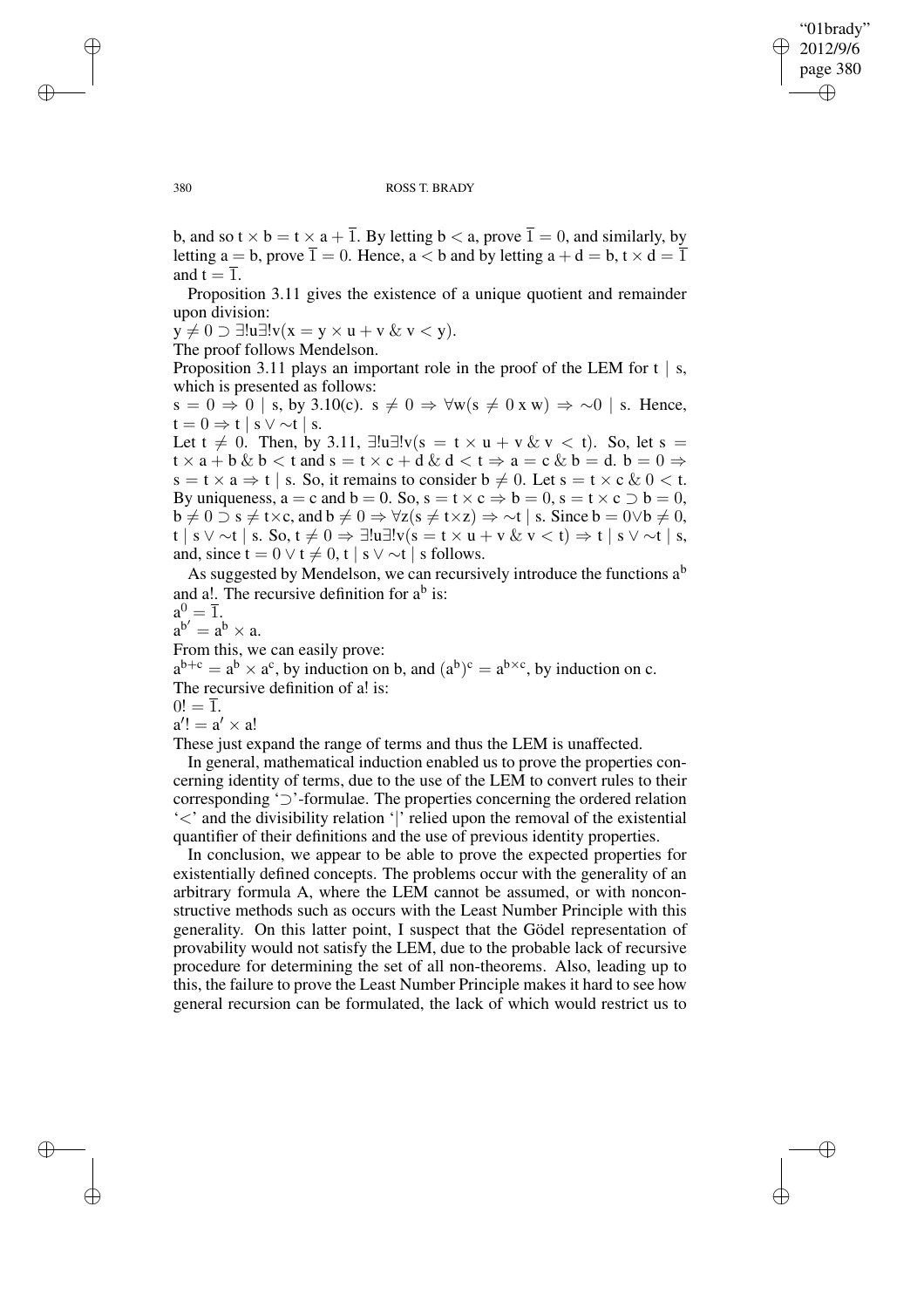#### THE CONSISTENCY OF ARITHMETIC 381

primitive recursion. And, our use of recursion in determining the metavaluations of quantified formulae and those with free variables reflects primitive recursion rather than general recursion. Further, the logic MC, together with all M1- and M2-metacomplete logics of Section 5, are constructive logics in that their positive fragments are contained in intuitionist logic and their negated formulae still need to be established, but in a corresponding mirrorimage way to that of unnegated formulae.<sup>8</sup> This contrasts with the falsity of classical logic, which acts as a fallback when truth does not apply. The clarification of all this will have to await another paper, which details the Gödel argument.

> Philosophy Program La Trobe University Victoria 3086 AUSTRALIA E-mail: Ross.Brady@latrobe.edu.au

# REFERENCES

JC BEALL and G. RESTALL

[2006]: *Logical Pluralism*, Oxford U.P., Oxford.

R.T. BRADY

✐

✐

✐

✐

- [1971]: "The Consistency of the Axioms of Abstraction and Extensionality in a Three-valued Logic", *Notre Dame Journal of Formal Logic*, Vol. 12, pp. 447–453.
- [1982]: "Completeness Proofs for the Systems RM3 and BN4", *Logique et Analyse*, Vol. 25, pp. 9–32.
- [1996]: "Relevant Implication and the Case for a Weaker Logic", *Journal of Philosophical Logic*, Vol. 25, pp. 151–183.
- [2002-5]: "Normalized Natural Deduction Systems for Some Relevant Logics – III: Modal and Quantificational Logics", part presented to the Australasian Association for Logic conference at A.N.U., 2002, and to the World Congress on Universal Logic, Montreux, 2005.

[2006]: *Universal Logic*, CSLI Publs, Stanford. [UL]

- [2008]: "Negation in Metacomplete Relevant Logics", *Logique et Analyse*, Vol. 51, pp. 331–354.
- [2010]: "Extending Metacompleteness to Systems with Classical Formulae", *Australasian Journal of Logic*, Vol. 8 (2010), pp. 1–21.

<sup>8</sup> More on negation for metacomplete logics can be found in Brady [2008].

"01brady" 2012/9/6 page 381

✐

✐

✐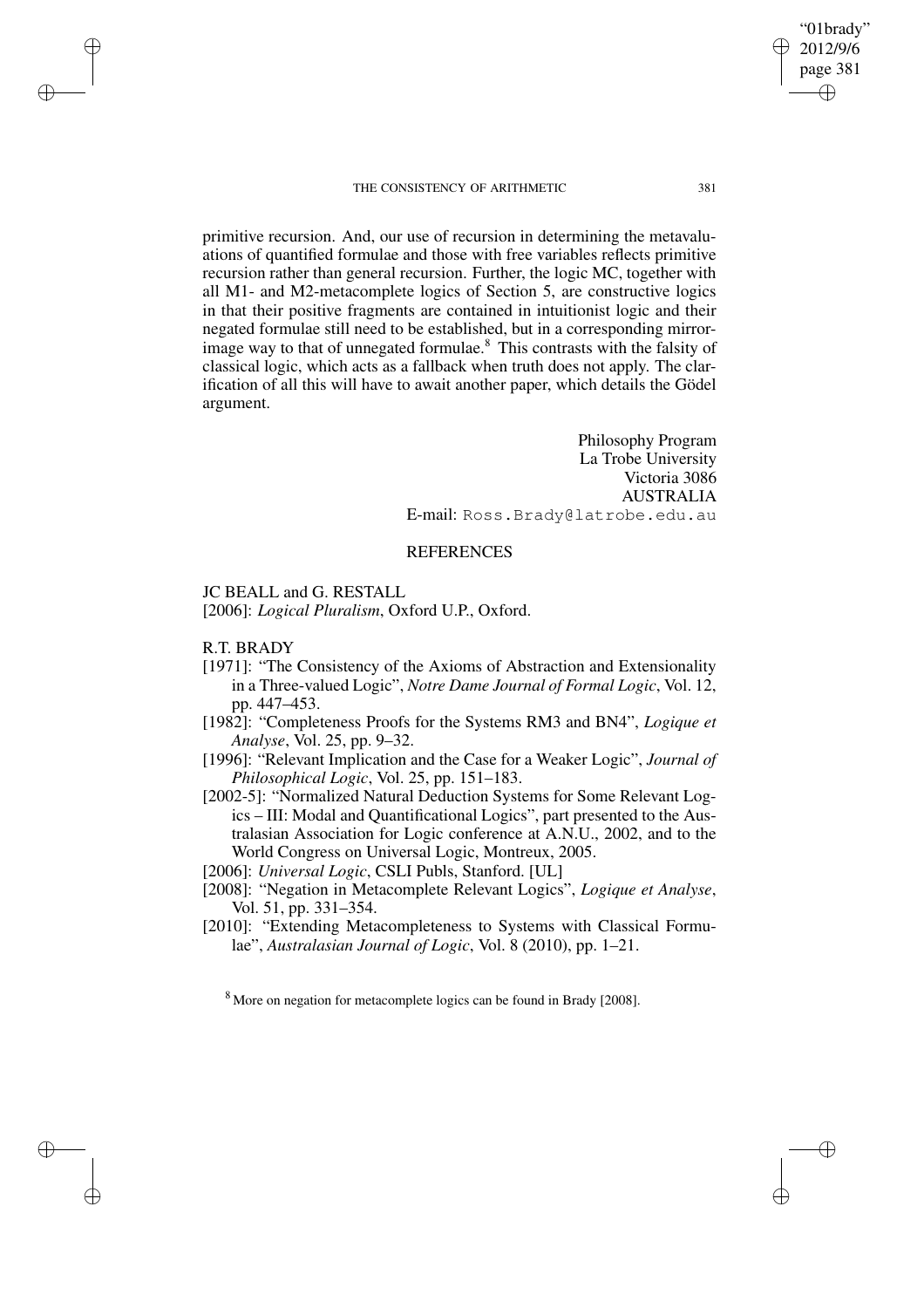"01brady" 2012/9/6 page 382 ✐ ✐

✐

#### 382 ROSS T. BRADY

# R.T. BRADY and A. MEINANDER

[2008]: "Distribution in the Logic of Meaning Containment and in Quantum Mechanics", forthcoming in the 2008 World Congress in Paraconsistency 4 volume.

# R.T. BRADY and P.A. RUSH

[2008]: "What is Wrong with Cantor's Diagonal Argument?", *Logique et Analyse*, Vol. 51, pp.185–219.

# M. DETLEFSEN

✐

✐

[1979]: "On Interpreting Gödel's Second Theorem", *Journal of Philosophical Logic*, Vol. 8, pp. 297–313.

### M. DUMMETT

[1977]: *Elements of Intuitionism*, Oxford U.P., Oxford.

# E. MENDELSON

[1964]: *Introduction to Mathematical Logic*, Van Nostrand, Princeton.

# R.K. MEYER

- [1975]: *The Consistency of Arithmetic*, Typescript, A.N.U.
- [1975a]: *Arithmetic Formulated Relevantly*, Typescript, A.N.U.
- [1976]: "Relevant Arithmetic" (abstract), *Bulletin of the Section of Logic*, Vol. 5, pp. 133–137.
- [1976a]: "Metacompleteness", *Notre Dame Journal of Formal Logic*, Vol. 17, pp. 501–516.

# R.K. MEYER and H. FRIEDMAN

[1988]: "Can We Implement Relevant Arithmetic?", Technical Report, TRARP – 12/88. Australian National University, Research School of Social Sciences, Automated Reasoning Project.

### R.K. MEYER and C. MORTENSEN

[1984]: "Inconsistent Models for Relevant Arithmetics", *The Journal of Symbolic Logic*, Vol. 49, pp. 917–929.

R. ROUTLEY, R.K. MEYER, V. PLUMWOOD and R.T. BRADY [1982]: *Relevant Logics and their Rivals*, Vol. 1, Ridgeview. [RLR1]

### J.K. SLANEY

✐

✐

[1984]: "A Metacompleteness Theorem for Contraction-free Relevant Logics", *Studia Logica*, Vol. 43, pp. 159–168.